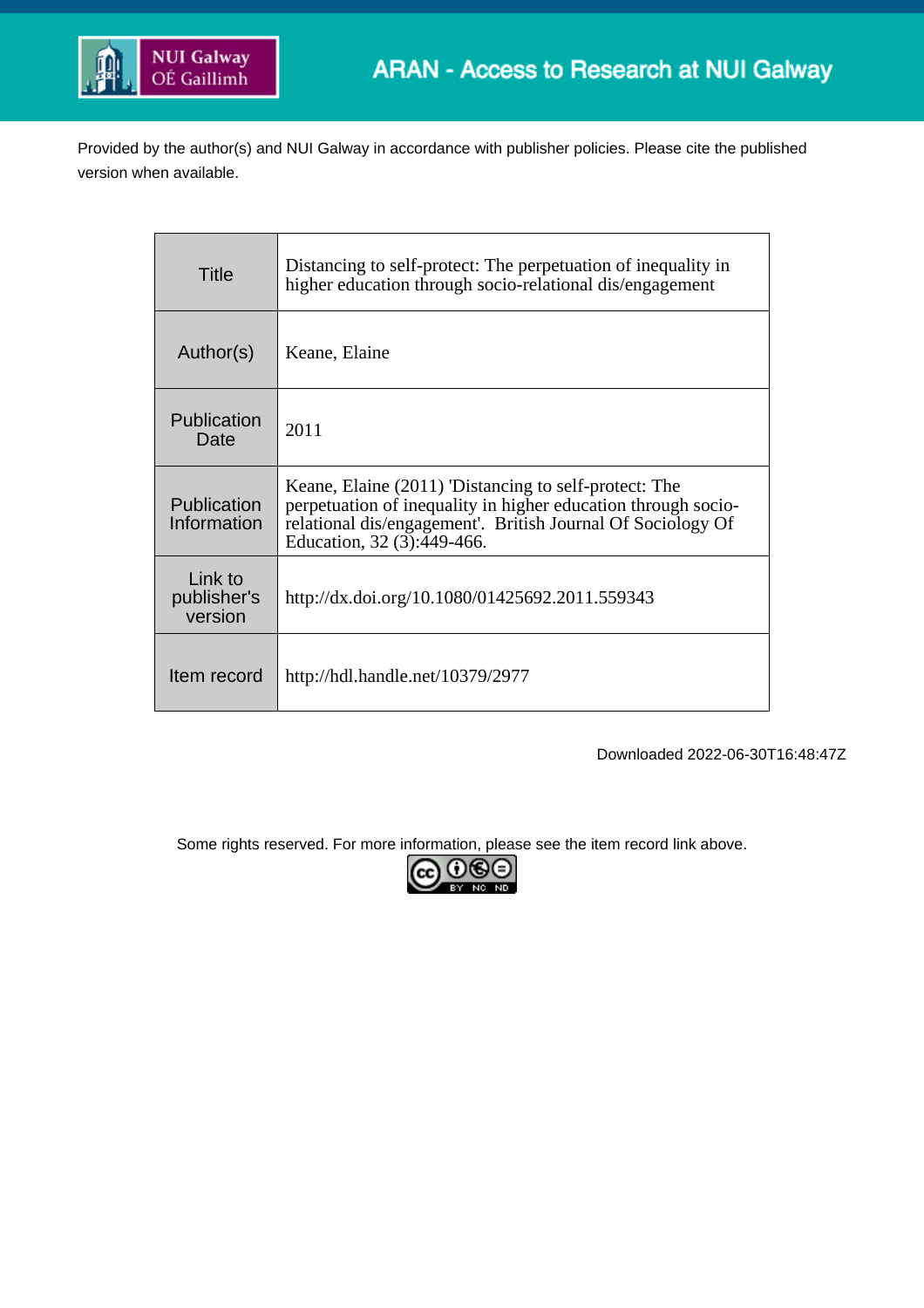This article was downloaded by: [National University of Ireland Galway] On: 13 May 2011 Access details: Access Details: [subscription number 922094187] Publisher Routledge Informa Ltd Registered in England and Wales Registered Number: 1072954 Registered office: Mortimer House, 37- 41 Mortimer Street, London W1T 3JH, UK



To cite this Article Keane, Elaine(2011) 'Distancing to self-protect: the perpetuation of inequality in higher education through socio-relational dis/engagement', British Journal of Sociology of Education, 32: 3, 449 — 466 To link to this Article: DOI: 10.1080/01425692.2011.559343 URL: <http://dx.doi.org/10.1080/01425692.2011.559343>

# PLEASE SCROLL DOWN FOR ARTICLE

Full terms and conditions of use:<http://www.informaworld.com/terms-and-conditions-of-access.pdf>

This article may be used for research, teaching and private study purposes. Any substantial or systematic reproduction, re-distribution, re-selling, loan or sub-licensing, systematic supply or distribution in any form to anyone is expressly forbidden.

The publisher does not give any warranty express or implied or make any representation that the contents will be complete or accurate or up to date. The accuracy of any instructions, formulae and drug doses should be independently verified with primary sources. The publisher shall not be liable for any loss, actions, claims, proceedings, demand or costs or damages whatsoever or howsoever caused arising directly or indirectly in connection with or arising out of the use of this material.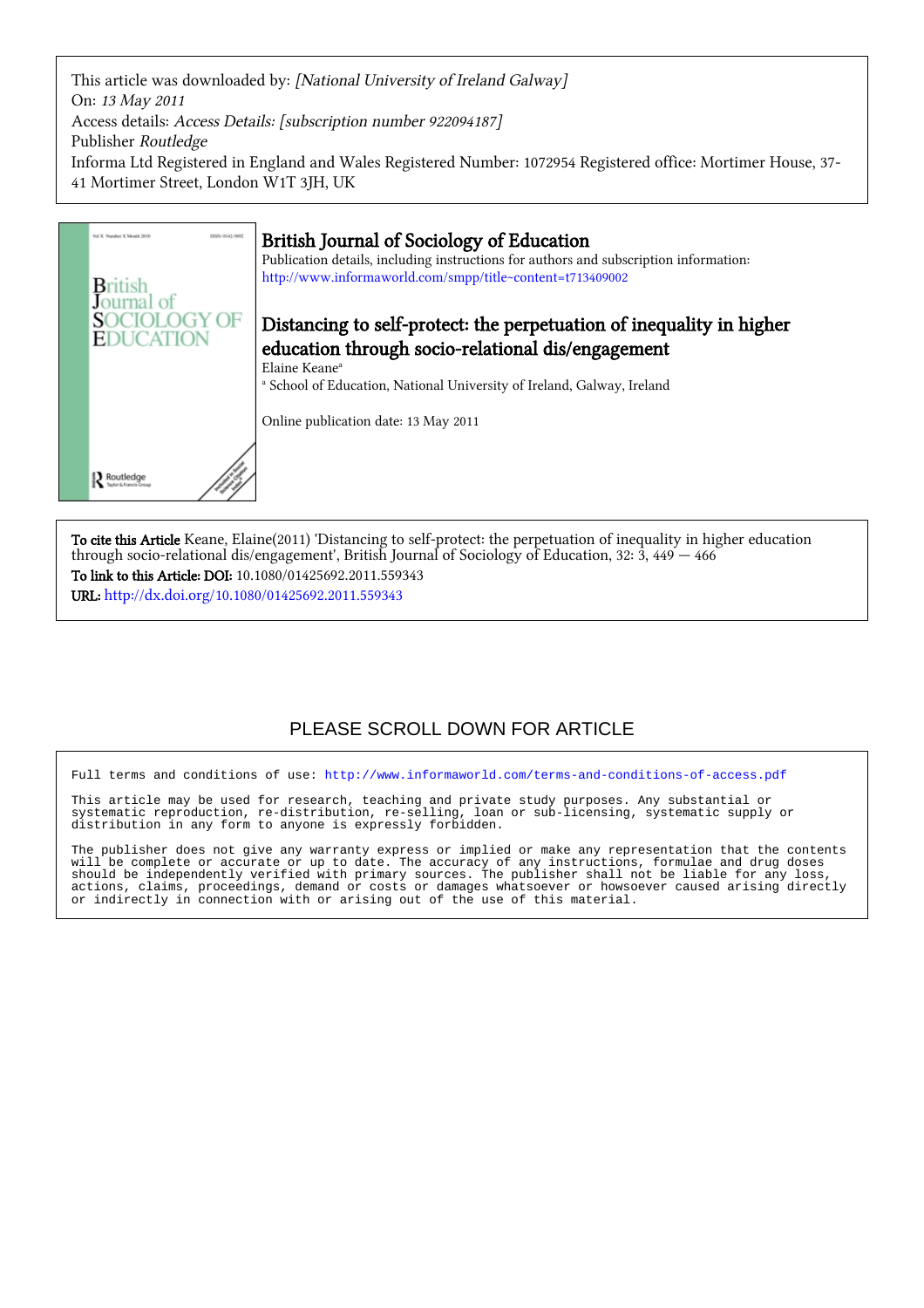## **Distancing to self-protect: the perpetuation of inequality in higher education through socio-relational dis/engagement**

Elaine Keane\*

*School of Education, National University of Ireland, Galway, Ireland* (*Received 10 June 2010; final version received 1 November 2010*)

This paper explores the social class-differentiated behaviours of access and traditional-entry students, based on a three-year constructivist grounded theory study with 45 undergraduates at an Irish university. The participant groups behaved significantly differently within the sociorelational realm, engaging in various forms of distancing behaviours motivated by a desire to self-protect and based on perceived relative social positioning. The paper illustrates some ways in which both disadvantage and privilege are performed at the post-entry stage in a widening participation context. It is argued that the 'closure' behaviours of classbased groups constrain the building of social capital by working-class students, thus potentially limiting the ability of widening participation policies in achieving equality goals.

**Keywords:** social class; higher education; widening participation; social experience

## **Introduction**

In line with the international experience, Irish higher education (HE) has 'massified', growing from 20% of 17–18 year olds entering HE in 1980 to 55% by 2004 (O'Connell, Clancy, and McCoy 2006). The participation rate is currently at approximately 60% (Byrne, McCoy, and Watson 2009). Further significant increases are anticipated; the Expert Group on Future Skills Needs (2007) set a target HE entry rate of 72% of the population at typical age of entry by 2020. This target has been endorsed by the Higher Education Authority (HEA 2008), the rationale being to meet the economy's skills needs. Despite such growth, and notwithstanding recent improvements for a number of lower socio-economic groups (HEA 2008), significant social class disparities remain in terms of participation in HE (McCoy et al. 2010). Given that the participation rate of higher socio-economic groups has reached saturation point (O'Connell, Clancy, and McCoy 2006), progress towards the 72% target will focus recruitment on lower socio-economic groups.

ISSN 0142-5692 print/ISSN 1465-3346 online © 2011 Taylor & Francis DOI: 10.1080/01425692.2011.559343 http://www.informaworld.com

<sup>\*</sup>Email: elaine.keane@nuigalway.ie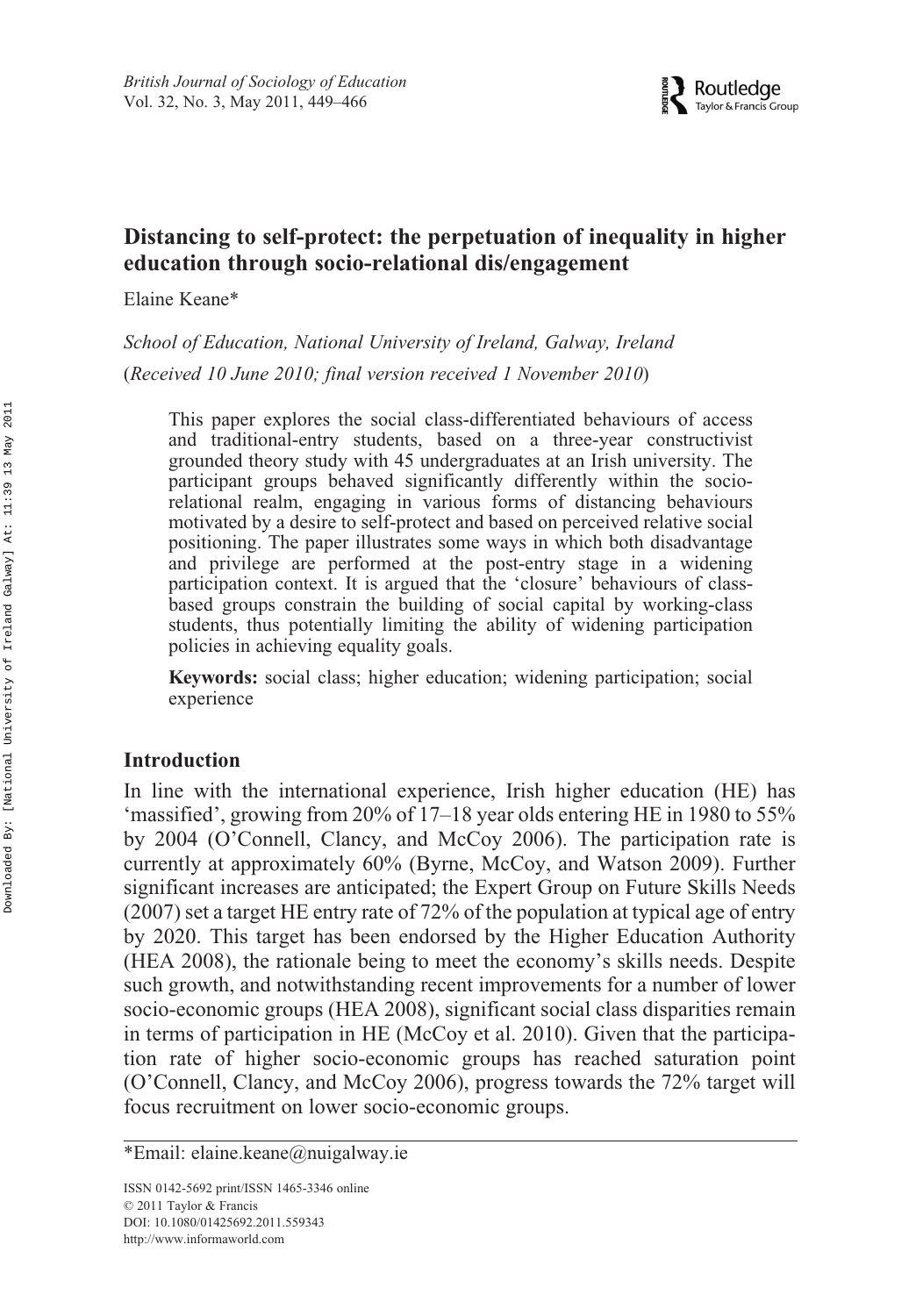Thus, the lack of focus in Ireland on the post-entry student experience and widening participation (WP) is unfortunate, and research in this area has been called for (McCoy et al. 2010). Even internationally, research has focused on issues at the pre-entry stage (particularly those factors that serve to enable and constrain 'choices' about progression; cf. Reay, David, and Ball 2005; Ball et al. 2002), or the point of entry or access stages (for example, McGuire, Collins, and Garavan 2003; Burke 2002; Haggis and Pouget 2002). Commonly recognised as best practice, the focus of WP models must go beyond initial access to include (student) retention and ultimately success (HEA 2008).

Hence, a vital focus is the post-entry student experience, a realm receiving increasing attention from researchers in recent years. Research suggests that working-class students experience significant socio-cultural disjunction, apparently sensing an oppositional 'habitus' with regard to the middle-class institution and general student body (Bourdieu and Passeron 1979). This is evident in their sense of uneasiness and feelings of not belonging; the literature is replete with examples of working-class students feeling like frauds, impostors and interlopers (Bufton 2003) and worrying about not fitting in and making friends (Read, Archer, and Leathwood 2003; Forsyth and Furlong 2000). This sense of uneasiness manifests itself behaviourally in some students' avoidance of social engagement more broadly in HE. For example, in the United Kingdom, Crozier et al. (2008) found that middle-class students are more likely to embrace 'traditional' HE life, which emphasises both social and academic engagement, while working-class students have less time, means and inclination to focus on more than the academic aspects. Similarly, in Christie, Munro, and Wager's (2005) study, the young and mature-aged former access students in two prestigious Scottish universities constructed themselves as 'day' students, focusing their engagement on '… the 9-to-5 day of the teaching university, and not with the broader social activities that are normally expected to be part and parcel of university life' (2005, 16). While they interacted with other students during the day, their 'real' friendships were at home. Similarly, in Goodwin's (2002, 168) US study, contact between the relevant student groups was usually limited to 'a "hi" or a smile in passing' and other students were not regarded as being particularly friendly or easy to get to know. Research also suggests that working-class students tend to 'stick together' on campus rather than making new friends, particularly where they have gotten to know each other in some form of pre-entry programme (Crozier et al. 2008; Christie, Munro, and Wager 2005; Aries and Seider 2005; Goodwin 2002). Goodwin argues that this is not merely a function of having bonded at the pre-entry stage, but is also 'a reaction to a social climate that they either couldn't understand or of which they didn't want to be a part' (2002, 166). This self-segregating behaviour is essentially a self-protective buffering strategy in the face of an external threat. There is evidence from the literature that these students feel intimidated by the affluence and other markers of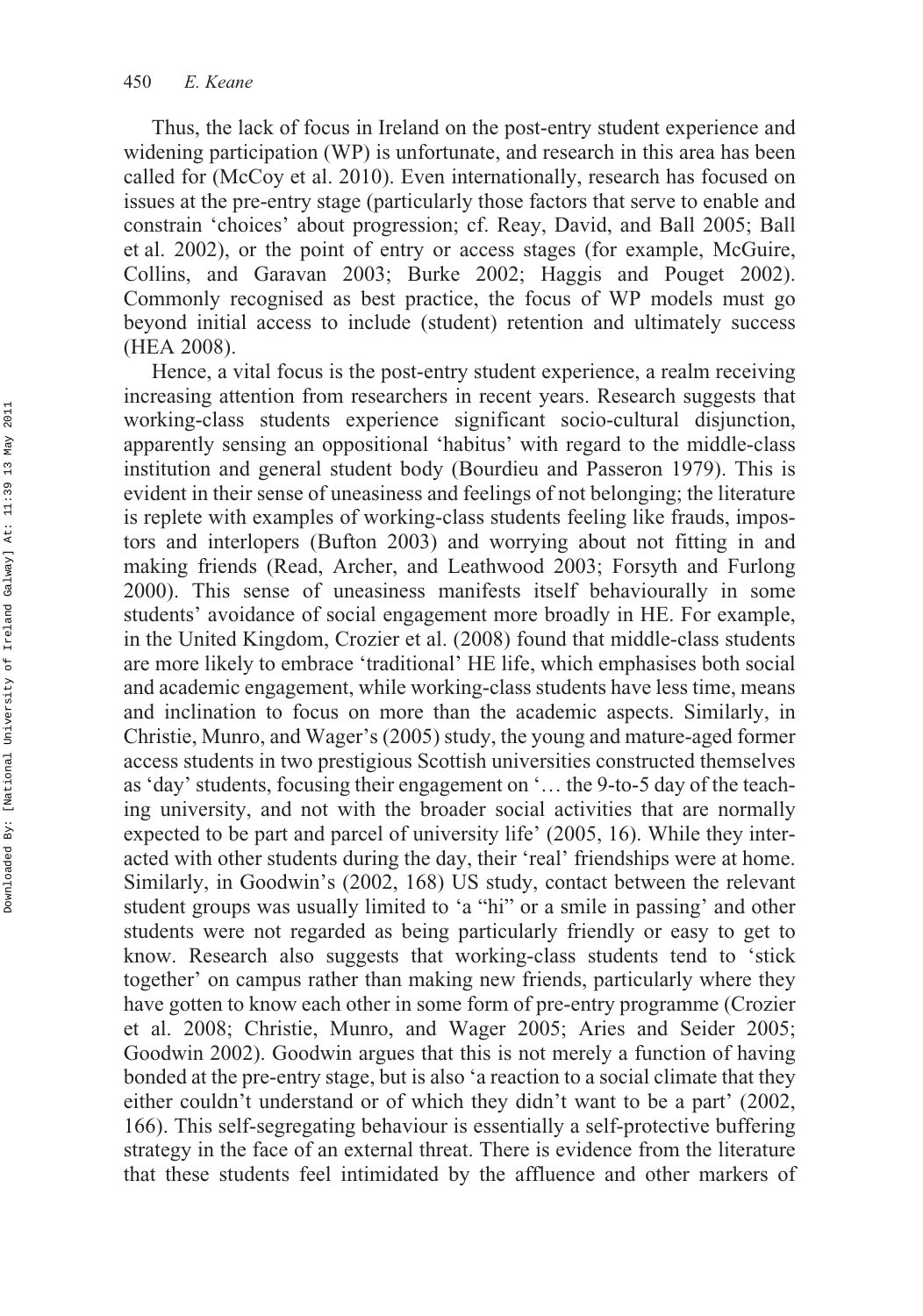middle-class culture and lifestyle amongst other students (Aries and Seider 2005; Goodwin 2002; Lynch and O'Riordan 1998). However, most research in the area (although not all; cf. Crozier et al. 2008) focuses exclusively on working-class students and their experiences, usually not including 'traditional' (middle-class) students, and thus neglecting how privilege operates to (re)produce and sustain inequality (Ball 2003; Lynch and O'Riordan 1998). In this paper, I seek to address this, by examining the post-entry socio-cultural experiences of both working-class and middle-class students, focusing in particular on the realm of peer relationships, thus building on previous research that has begun to highlight the importance of this domain.

#### **Methodology**

This paper draws on a three-year study exploring the post-entry academic and socio-cultural experiences of 45 school-leaver-aged access (SLA) and traditional-entry (TE) students at an Irish university. Located within the interpretive paradigm, the methodological approach adopted was constructivist grounded theory (Charmaz 2006). Thomas and Quinn (2007, 15) claim that 'widening participation is, broadly speaking, under-theorised … [and] there is a lack of methodological innovation and creativity'. While the student experience in a WP context has been extensively *described*, there has been relatively little theorisation of this experience, and generally it has not been subjected to conceptual analysis. As grounded theory (GT) focuses on developing theory from data, it has the potential to make a valuable contribution to the area. Further, Green et al. (2007) note that GT research has not focused to any great extent on diversity phenomena and argue that the method may illuminate the field.

A *constructivist* GT approach involved a rejection of the traditional objectivist ontology, and a move away from seeing the researcher as passive or neutral, with an emphasis instead on the researcher–participant relationship. Whilst theoretical sampling is employed in GT to fill any conceptual 'gaps' in the emerging analysis, I also used this stage to involve participants in data interpretation and theory-building, thus aligning the process with a constructivist approach. A summary of my emerging findings and interpretations was sent to participants and their comments were invited (either in a second interview or via email). I was very conscious of the need to avoid the 'colonisation' (Lynch and O'Neill 1994) or 'hit and run' (Lynch 1999) approach to research when working with individuals from marginalised and/or minority groups. Including my participants in the analysis stage contributed towards a more democratised research process.<sup>1</sup> Data collection included background information questionnaires, two rounds of individual, in-depth semi-structured interviews, $<sup>2</sup>$  and email updates.</sup>

The SLAs had entered HE following the successful completion of a oneyear pre-entry access course, having not achieved adequate 'points' in the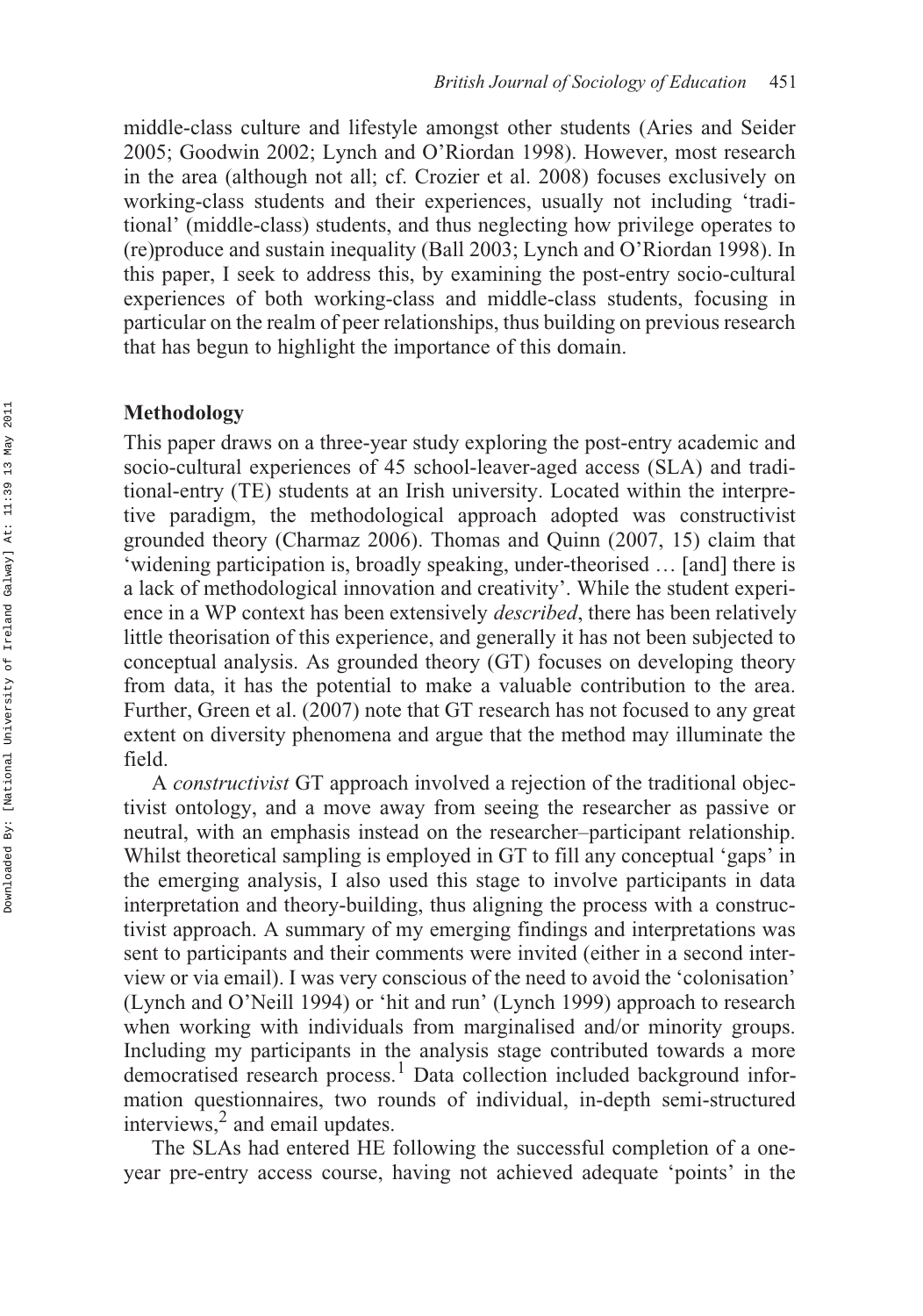Leaving Certificate examination<sup>3</sup> to progress through the 'traditional' route. Students accepted to the pre-entry access course must provide documentary evidence that they fit certain socio-economic criteria relating to, for example, low family income, long-term unemployment, little or no tradition of HE progression, and family stresses. Thus, by dint of their acceptance to the course, all of the SLAs could be defined as being from lower socio-economic groups.

I also aimed to recruit a group of students who had entered HE through the 'traditional' route and who were *not* of lower socio-economic status (TEs). However, information on students' socio-economic status was not available at institutional level. Hence, I used the 'proxy' of being in receipt of a County Council maintenance grant to indicate lower socio-economic status and disadvantage,<sup>4</sup> and thus considered non-receipt of this grant as indicative of higher socio-economic status. In the absence of any other information, I felt that this was an adequate indicator, in the same way that eligibility for a medical card is often taken as indicative of disadvantage amongst pupils at school level in Ireland.<sup>5</sup> All SLAs were in receipt of the maintenance grant, and in some cases additional financial and other support. While some information on receipt of grant was available at institutional level, it was incomplete, which resulted in the recruitment of two TEs who were, contrary to institutional records, in receipt of grant,<sup>6</sup> thus 'muddling' the issue of socio-economic status. All of this highlights the significant practical difficulties involved in research of this kind where data are not available on students' socio-economic status.

Of the 23 SLA participants who volunteered to participate, at the commencement of the study six were in the first year, seven were in the second year, and 10 were in the third year. Seventeen were doing Arts subjects, three were Commerce students, one was doing Science, one was a Nursing student, and one was doing Law. Sixteen were female, and seven were male. Access to institutional student records was granted, and the 22 TEs were 'matched' (i.e. in terms of sex, year of birth, academic discipline, year of study, etc.) as far as possible to this group.<sup>7</sup> Thus, the majority of participants did Arts-related subjects (34 of 45) and were female (32 of 45), and the findings should be interpreted in that context. In Ireland, a majority of access students progress to Arts-type programmes (McGuire, Collins, and Garavan 2003).

The research was conducted in the 'University of Ireland', <sup>8</sup> one of the Republic's seven universities. The HE sector also consists of 14 Institutes of Technology,<sup>9</sup> several Colleges of Education, and a number of private, independent institutions. The University of Ireland is very similar to the other six universities in many respects; for example, in its programme provision, its student intake and characteristics, and its aspirations to be 'world-class'. Both the TE and SLA students at the university are broadly similar to such students in the other six universities, due to these institutions' very similar entrance requirements, access courses, and student body socio-demographic characteristics.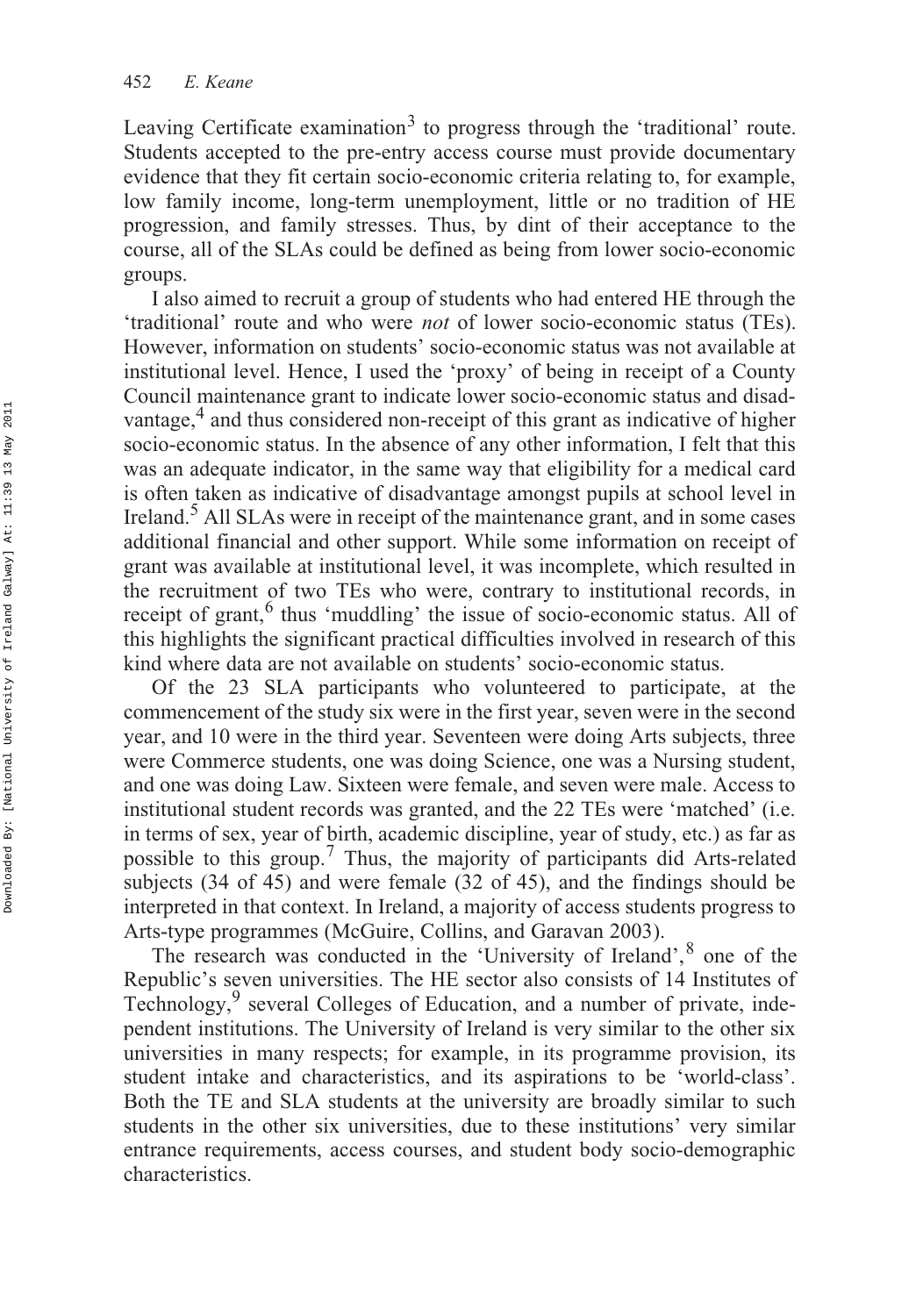#### **Findings: distancing to self-protect**

Through continual analysis, memo-writing and diagramming (Charmaz 2006), it became apparent that a number of emergent sub-categories relating to participants' views of and behaviours within the socio-relational realm<sup>10</sup> could be conceptualised as various forms of *distancing*. Distancing can be described as a deliberate movement away from something that is perceived as different to oneself, or from something from which one seeks to differentiate oneself. It also involves positioning oneself as either lower or higher than an other/ others, based on perceived relative social positioning.

Two forms were identified: subservient distancing and status-maintaining/ raising distancing. The underlying motivation of both was self-protection. In *subservient distancing* (enacted mostly by the SLAs), the self-protective urge was activated due to feeling subservient to an other/others. Perceiving a threat to one's self-concept, the reaction was to distance or withdraw from that which was regarded as 'higher' or 'better'. In *status-maintaining/raising distancing* (evidence of which was provided by both participant groups in relation to students in general), one perceived an other/others as being 'less than' in relation to oneself, thus positioning oneself more highly. Selfprotection remained the key motivation, but here the aim was to make one's perceived higher status visible to others in order to protect it, or raise it still further.

#### *'Clique-ing'*

Through the concept of 'clique-ing' we can consider examples of both forms of distancing. Most participants from both groups felt that there was a 'cliquey-ness' amongst students generally: it seemed that students distanced themselves from difference by grouping together, based on similarities and commonalities. These included socio-economic status or 'background' (indicated, in their terms, by family 'wealth', appearance, 'snobby' attitudes, and material possessions), shared interests, living arrangements, and previouslyformed friendships.

The 'clique-ing' together of students in class-based exclusive groups is unsurprising. Theories of interpersonal attraction draw heavily on the principle of 'homophily', which holds that '… contact between similar people occurs at a higher rate than among dissimilar people' (McPherson, Smith-Lovin, and Cook 2001, 416). Research has found a high level of homophily on ascribed variables such as 'race'/ethnicity, social class, age, and sex, as well as acquired characteristics relating to education, occupation, and religion (McPherson, Smith-Lovin, and Cook 2001 ). Hence, friendship is often based on perceptions of similarity – 'social homophily' (Mouw 2006). Research has found that children and adolescents tend to make friends of similar social class (Mac an Ghaill 1994), so it is perhaps unsurprising that students on campus may group together in this way. However, most research on student friendships and diversity in HE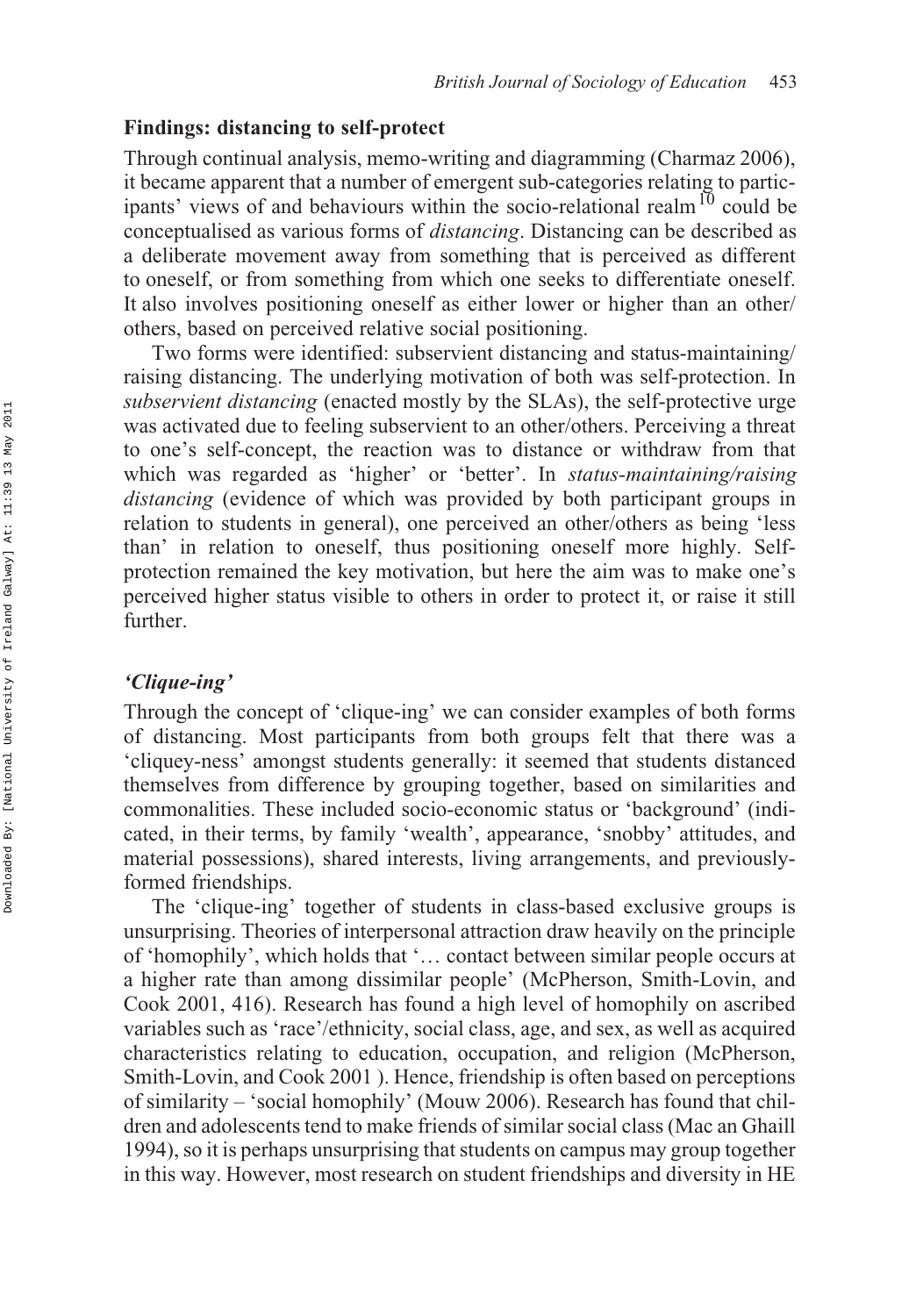has centred on 'race'/ethnicity (for example, Antonio 2001). Students making friends predominantly with their own ethnic group has been commonly found on campuses, particularly where there is a high level of prejudice (Fisher and Hartmann 1995). There has been relatively little focus on social class and peer relationships in HE.

Participants from both groups explained that 'cliques' provided a sense of comfort and security, because of the commonalities amongst individuals within a group and because group members knew each other well and felt understood and supported.

… it is a real comfort thing … it's nice to know that these people you get on with and you can turn to them and sometimes when you have your little comfort zone you retreat into it. (Deirdre,  $3SLA<sup>11</sup>$ )

Being comfortable in a group meant that one was likely to stick with one's group and less likely to branch out. Participants commonly noted a relative openness amongst students in the initial weeks of the first year, but then a rapid retreat back into old, or newly-formed, groups. Making friends after this period was regarded as very difficult. The SLAs emphasised how students generally entered HE in pre-formed groups and that this exacerbated the situation. There was also a sense of boundaries and exclusion: some participants talked about certain groups being relatively impenetrable:

… they've made their groups … I don't know how they form and I don't understand how they got like that, but they're just not open to anybody else … (Clare, 1SLA)

Examples of this 'clique-ing' behaviour will now be explored through the subservient distancing behaviours of the SLAs who 'stuck to their own' and the status-maintaining/raising behaviours of those students engaging in what I have termed 'social peacocking'.

## *Subservient distancing: sticking to 'their own'*

The major form of subservient distancing was enacted by SLAs in their distancing from 'other' students and sticking to access students. Perceiving high stakes, the SLAs were determined to protect their main concern of getting a 'good' degree from any distractions, and as a result, many 'sidelined' the social realm of HE (see Keane 2009). For most of them, this meant not seeing HE as a place for making new friends, and there was an explicit distancing from 'typical student' behaviour. Emma's (3SLA) comment was typical of the SLA position:

I didn't see university as the place for me to be making friends … The reason I wanted to go to university was to get a good degree.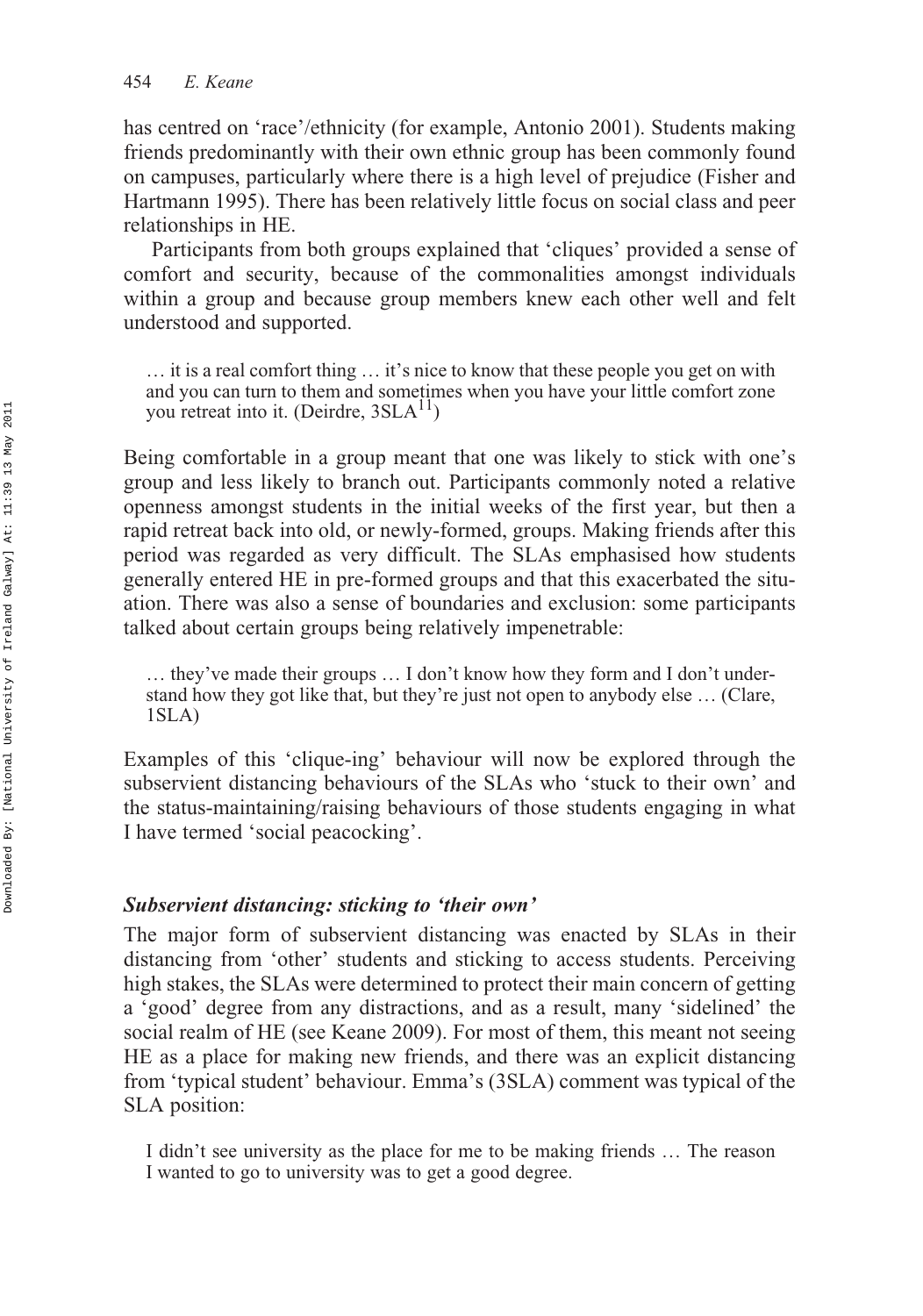They were generally friendly to others, but in most cases this was limited to a superficial 'hi in passing' approach (similar to Goodwin 2002) rather than '… a kind of "meet up with you later" kind of relationship' (Jamie, 2SLA) or '… life-long friends or anything' (Emma, 3SLA). However, it was not that they sidelined the notion of HE friends and relationships entirely; rather, they claimed that they had enough friendships already, forged with access students during their pre-entry year, with whom they noted they felt 'safe' (Gemma, 3SLA). Three SLAs who entered subject areas without any of their peers from the access course did seek to build more meaningful new friendships. However, they emphasised that their main concern was getting their degree, and the extent of their relational engagement was limited.

Distancing from other students and sticking to 'their own' was not merely a function of prioritising getting a 'good' degree or of bonding with other access students at the pre-entry level. This sort of reaction constitutes what Goodwin (2002) terms a 'buffering' behaviour, exhibited in reaction to a social context in which one feels subserviently positioned. Rejecting something before it can reject you is classic self-protection. Not having the economic or cultural resources shared by the middle class, the SLAs may have worried about being rejected as interlopers, and therefore refused to engage in friendship-building with 'other' students. Feeling subserviently positioned was a common experience for most of the SLAs. Gemma (3SLA) claimed it was a 'different class of person that went to university' and said she 'felt a bit below them' and 'intimidated'. There was a consciousness that their family backgrounds were different, as Jamie explained:

… a huge proportion of the college are from a different background to myself ... You can sense the kind of surroundings ... you're in a different, em, set-up … Different societal kind of backgrounds, different ways of thinking, different attitudes … a lot of insecurities and stuff … lower income kind of backgrounds … You feel uncomfortable … out of your depth. You're in with people that ... are a lot more comfortable in their surroundings. (Jamie, 2SLA)

Clare (1SLA) had felt so intimidated at first that it had affected her ability to concentrate in lectures. She explained that she had grown up in 'one of the roughest areas' where 'students were alien'. Now, here she was 'one of them … it was just really frightening and it took a while to get used to'.

Further evidence that they felt 'below' other students is seen in the way in which the SLAs initially distanced themselves from the access programme. They worried that they would be seen as 'a charity case' (Duncan, 2SLA) or 'not capable of being there' (Brenda, 3SLA) if they disclosed their entry route. The few who did so encountered negative reactions:

<sup>…</sup> there's a lot of, em, resentment … towards Access students … a lot of the girls can be very bitchy towards it … 'How did you get that like? How? Why?'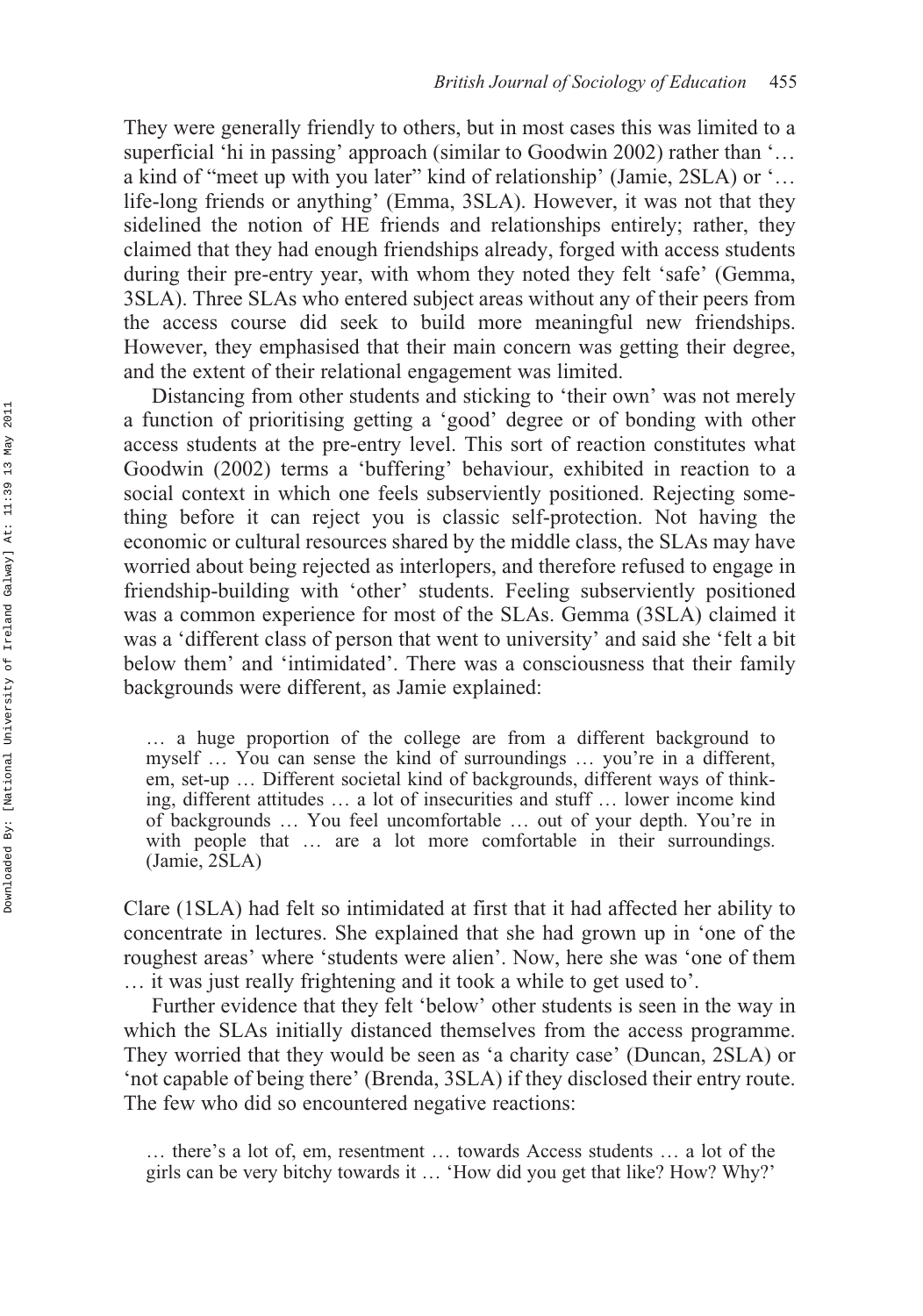Ugh ... 'It's not fair, I had to work my ass off to get it'. Good for you. (Leanne, 1SLA)

Such a reaction demonstrates naïve meritocratic beliefs, and in particular a lack of understanding of the link between privilege and achievement.

Hence, distancing themselves from access initially enabled the SLAs to be self-protective until they sensed less threat from revealing more of the self. Over time, the SLAs grew in confidence and most disclosed their entry route to those they came to know and trust, commonly reporting that they had become proud of their entry route:

Now I do … I'm proud of doing it now but in First Year … I was like 'Oh, I'm not telling anybody that I came in from the Access Course'. I was afraid maybe that they wouldn't accept me … I didn't want them to think differently of me until they knew me … (Carolyn, 3SLA)

Subservience was also evident in the distance created by many SLAs between their HE and external worlds, achieved through compartmentalising. Research has found that this is a strategy used by students from under-represented groups to manage tension between external and HE lives (cf. Aries and Seider 2005; Bufton 2003; Goodwin 2002). Those female participants who had children most strongly compartmentalised their HE and non-HE lives, and more firmly distanced themselves from the social realm, and particularly 'typical' student identity, than did those without children, probably as a result of having less time and more responsibilities. Each emphasised their identity as a mother over that of a student. Compartmentalising was also very evident amongst non-parent SLAs: many were explicit about separating HE and their 'own' worlds. They reported a 'quick in and out' approach to HE, keeping their social lives separate:

… I come into college, I do my work, I can go home, I had friends at home … treat it like a job, do as much as you can in college, then go home and forget about it. (Gary, 3SLA)

Feeling subserviently positioned and thus not 'sure' of the new world (HE), compartmentalising facilitated a sort of 'between worlds' existence, allowing tentative commitments to the new world to be made whilst still maintaining security through some rootedness in the old. Of course, having this 'old world' may also have meant less commitment to the new. Lynch and O'Neill (1994, 319) argue that when working-class individuals succeed in HE 'their class identity changes'. An important deterrent to HE participation for them is a fear of losing their class identity. Thus, while they wish to go 'through university' they want to ensure 'university doesn't go through them' (Archer and Leathwood 2003, 177–178). Maintaining one's pre-/non-HE life and friendships through compartmentalisation may also be an attempt to resist the class identity transformation that HE participation appears to engender.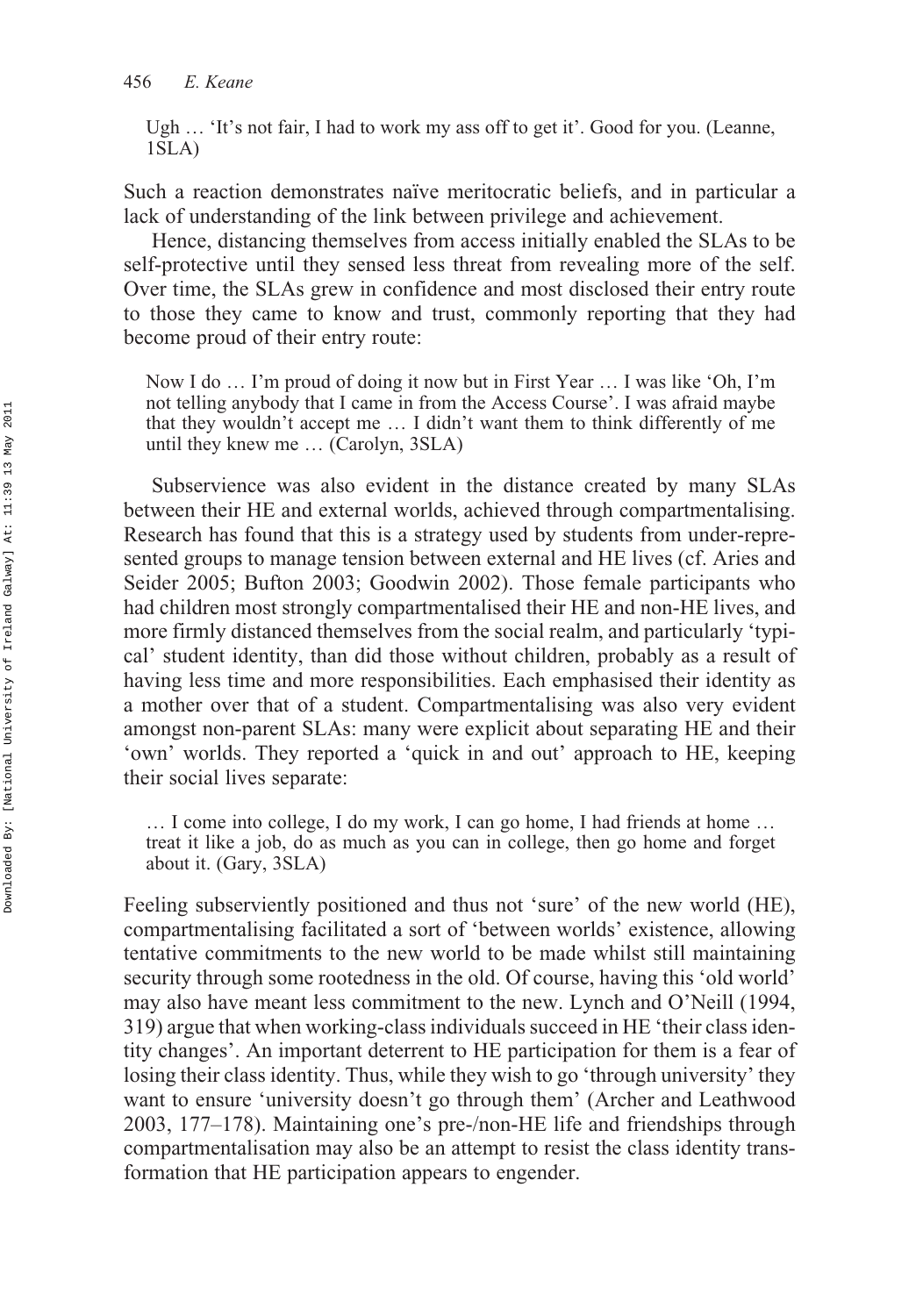In contrast to many other SLAs, Jamie (2SLA) had been unsuccessful in his attempts to compartmentalise. He had initially anticipated being able to 'go in now, get my education, get my job, get my good money, get out of there again' and return to his old world and socialise with his old friends. Instead, he had had to distance himself from old friends (and his family) because he was afraid that he would otherwise be drawn away from HE. He reported having 'less and less in common' with his old friends 'with each year of education'. Certainly, the literature suggests that losing contact with external friends is more typical than maintaining these friendships, particularly where there is a perception of a change in social status (Allan 1998), and friendship ties are much more likely between individuals with similar educational levels (McPherson, Smith-Lovin, and Cook 2001). Jamie's resulting upset was palpable. His story suggests that despite not wanting to change in terms of class identity, by participating in HE *one is changed by it*, at some fundamental level, whether one likes it or not.

Middle-class students typically do not perceive bifurcation between their HE and external lives, and so do not need to engage in compartmentalisation. However, in this study, three TEs (one of whom – Melanie – was one of the two TEs in receipt of a grant), spent a lot of time with their non-HE friends and did not integrate much with other students on campus. Whilst the SLAs used compartmentalisation as a sort of survival strategy, it proved dangerous for the relevant TEs. It resulted in them neglecting their studies and they almost dropped out as their engagement in their non-HE lives increased. One of them, Carla (2TE), actually withdrew after first year. She returned the following year to repeat the year, and emphasised she then took a completely different approach, making conscious attempts to integrate more with other students.

The SLAs' subservient distancing behaviours – 'sticking to their own', not disclosing their entry route, and compartmentalising – demonstrate that they had internalised a discourse of inferiority about being working class, and that they perceived an oppositional habitus in terms of the institution and other students.

#### *Status-maintaining/raising distancing: social peacocking*

The status-maintaining/raising distancing behaviours in which both groups of participants claimed 'snobby' students engaged suggest that the SLAs may have had cause to feel inferior. Here we get some insight into the strategies employed by middle-class students that serve to perpetuate privilege, an important but often neglected focus in considering equality in education.

One 'clique' participants discussed repeatedly was that comprising 'wealthy' 'snobby' students. Dubbed 'the Abercrombie and Fitch type of people', the 'snobby' attitudes of these students (both male and female) were reportedly manifest through their highly-groomed personal appearance,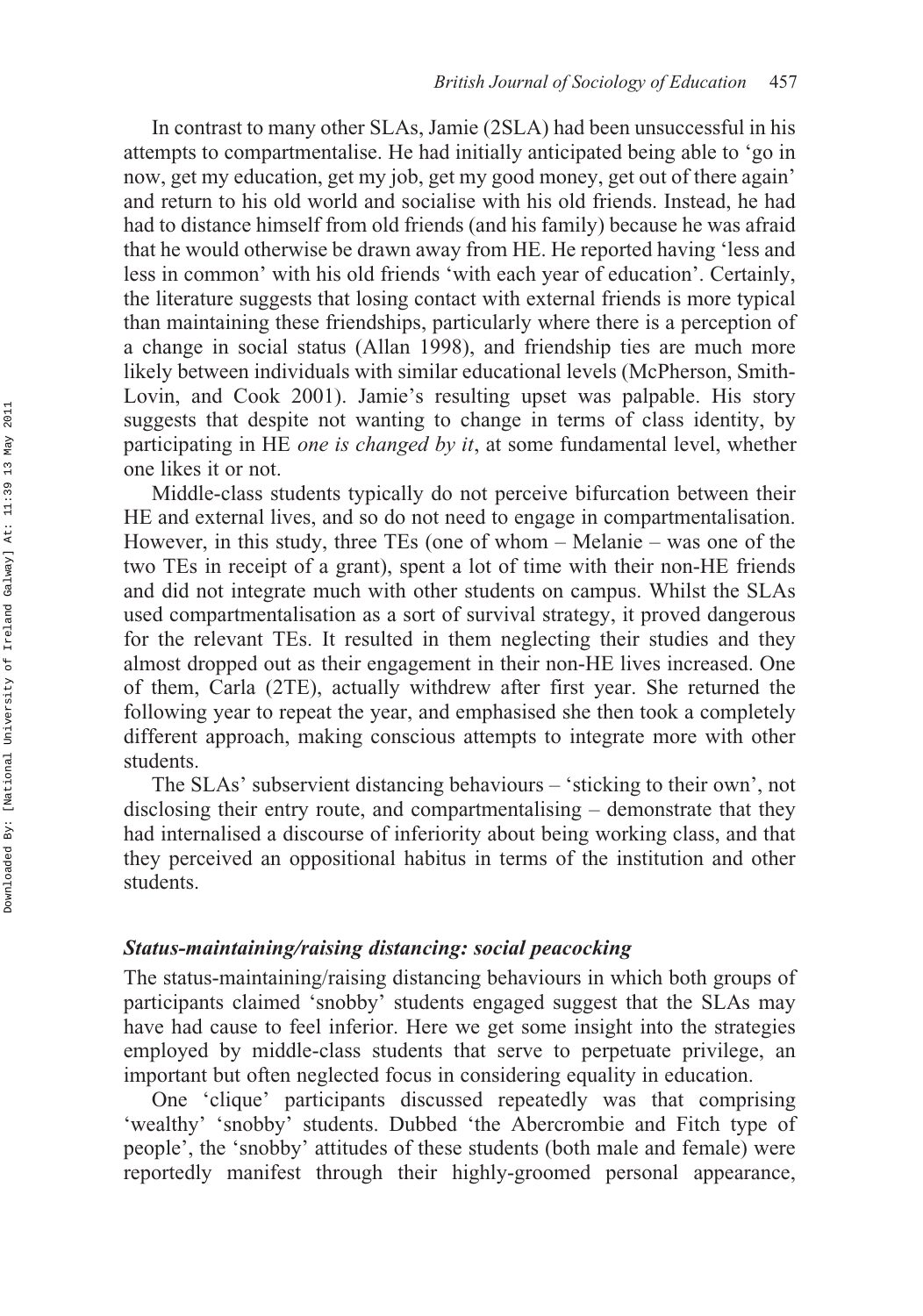particular accents and expensive material possessions. Participants linked these to social class:

… people of similar kind of backgrounds do form groups … people coming in prim and proper and their perfect hair and their branded clothes … there's the Abercrombie and Fitch kind of people … the boys with their hair … all done a certain way and into their clothes … the girls into their perfect hair … you do see similar people sticking together … you would see yeah a lot of kind of different classes going on there… (Marianne, 3SLA)

A second level of 'dressing up' involved girls wearing 'clothes I'd wear to a night-club' (Andrea, 2TE), for everyday wear on campus. Sally (3TE) reported that these girls were known as 'Plastics'. She explained:

… my sister is what we call 'a Plastic' … It's from a movie 'Mean Girls'. There's a group of people, a clique, the popular people. They have the whole make-up, they dress up every day going to college … my sister is one of those (laughs) … So we're sitting in [canteen] some day myself and my friends, [we'd say] 'Oh my God such a Plastic', [seeing] this person wearing heels all dressed up as if they're about to go out … (Sally, 3TE)

Both male and female SLA and TE participants felt that this 'dressing up' behaviour was very much 'the done thing' (Jamie, 2SLA). They also claimed that these students '… hang around together and … won't mix with anyone else' (Amelia, 1TE). These cliques were also regarded as class-based: Melanie (1TE) reported that 'the people who have money will clique together in college'. Further, it was claimed that they often had poor attendance, and did little academic work.

Both participant groups (but particularly the SLAs) disparaged the behaviour of these cliques, positioning it as unworthy and almost morally questionable. Such strong rejection may have been motivated by defensiveness as many of them did not have the material resources to invest in producing their appearance in such ways. In attempting to explain the behaviour, some claimed such students had 'too much time and money on their hands' (Andrea, 2TE), while others felt the relevant girls in particular wanted 'boys to admire them' (Fiona, 3TE) or were looking for 'a wealthy husband' (Nadine, 3TE). This echoes the findings of Holland and Eisenhart (1990) 20 years ago, and Nathan (2005) more recently, who found that female students' talk was dominated by relationships, sex and bodies, and their sexual attractiveness to men. Some participants pointed to the impact of the media and celebrity culture as another reason for such hyper image-consciousness, emphasising the influence of particular US-based television programmes and films (e.g. *The Hills*). Finally, it was linked to HE being conceived of as merely the 'next logical step' for many middle-class students. As a result, Catherine (3SLA) felt that HE was seen as a 'social sphere' by these students and so 'it makes sense that they get dressed up like they are going out'.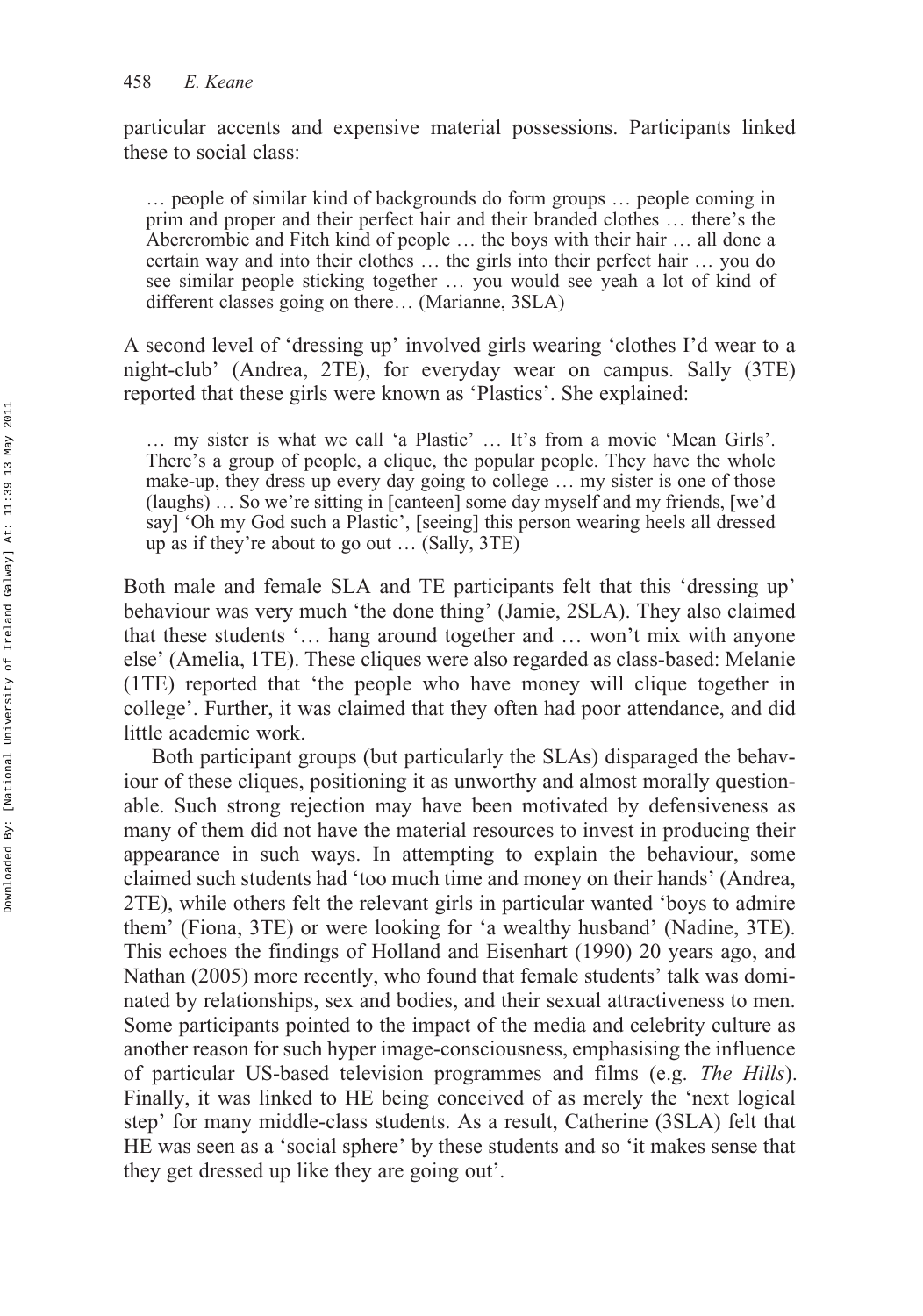Rather than being an end in itself, however, I would suggest that this behaviour constitutes a deliberate demonstration of wealth, and therefore of higher social positioning, with the aim of status-differentiating. Deirdre (3SLA) felt that those '… who have all the lovely clothes and the labels and who are definitely from a higher class … *like to let people know that*'. Eileen (3TE) spoke of 'your very obvious upper class people' wearing 'all designer clothes … *as badges*'. For Bourdieu (1984, 394), aspects of appearance are 'concerned with the symbolization of social position'. In the same way, and also drawing on Bourdieu's work in this area, Archer, Hollingworth, and Halsall (2007, 234) argue that 'style' can be thought of as a form of 'taste', a 'classed performance' that operates to distinguish between social groups. Similarly, Skeggs (2004, 101) stresses the importance of aspects of physical appearance as 'condensed class signifiers'. Whether how one chooses to re/ present oneself symbolises one's actual social position or a position that one wishes to claim is an issue for future research. Either way, in agreement with my participants, I would argue that re/presentation of self through appearance is related, in some way, to social positioning.<sup>12</sup>

Deliberately exhibiting one's resources through appearance and behaviour I have termed 'social peacocking'. In a Bourdieusian sense, it is a form of classbased 'distinction' (Bourdieu 1984). Investing in producing one's appearance in this way enables one to explicitly position oneself more highly and thus to demonstrate the social distance that Weber (1978 cited in Bottero 2005) argued those in prestigious status groups do to those whom they consider inferior. It enables 'wealthy' 'snobby' students to 'fix' (Archer, Hollingworth, and Halsall 2007, 227) themselves more highly than others and thus facilitates competition for social positioning. Certainly, competition seemed to be very much part of the student experience: Duncan (2SLA) claimed that 'getting dressed up' was some students' way of 'competing, instead of say studying'. Several reported students (girls in particular) being 'scrutinised' by female students in terms of their appearance and material possessions, 'star[ing] … openly at you … looking at what you're wearing and what kind of bag you had' (Clare, 2SLA). Both groups reported that they found this intimidating and claimed that they felt pressured to compete in order to feel accepted.

#### *Distancing from class*

Both the TEs and SLAs distanced themselves from the class-based social peacocking behaviour, emphasising that it was *other* students who behaved in this way.<sup>13</sup> This is similar to the way in which Savage, Bagnell, and Longhurst's (2001) participants played down any marker of their own distinction, claiming to be 'ordinary' and rarely identifying as 'snobs', in order to 'evade social fixing' (Savage, Bagnell, and Longhurst 2001, 889). Further, both groups disparaged such behaviour, sometimes in rather defensive tones, claiming they were disinterested in it and did not care: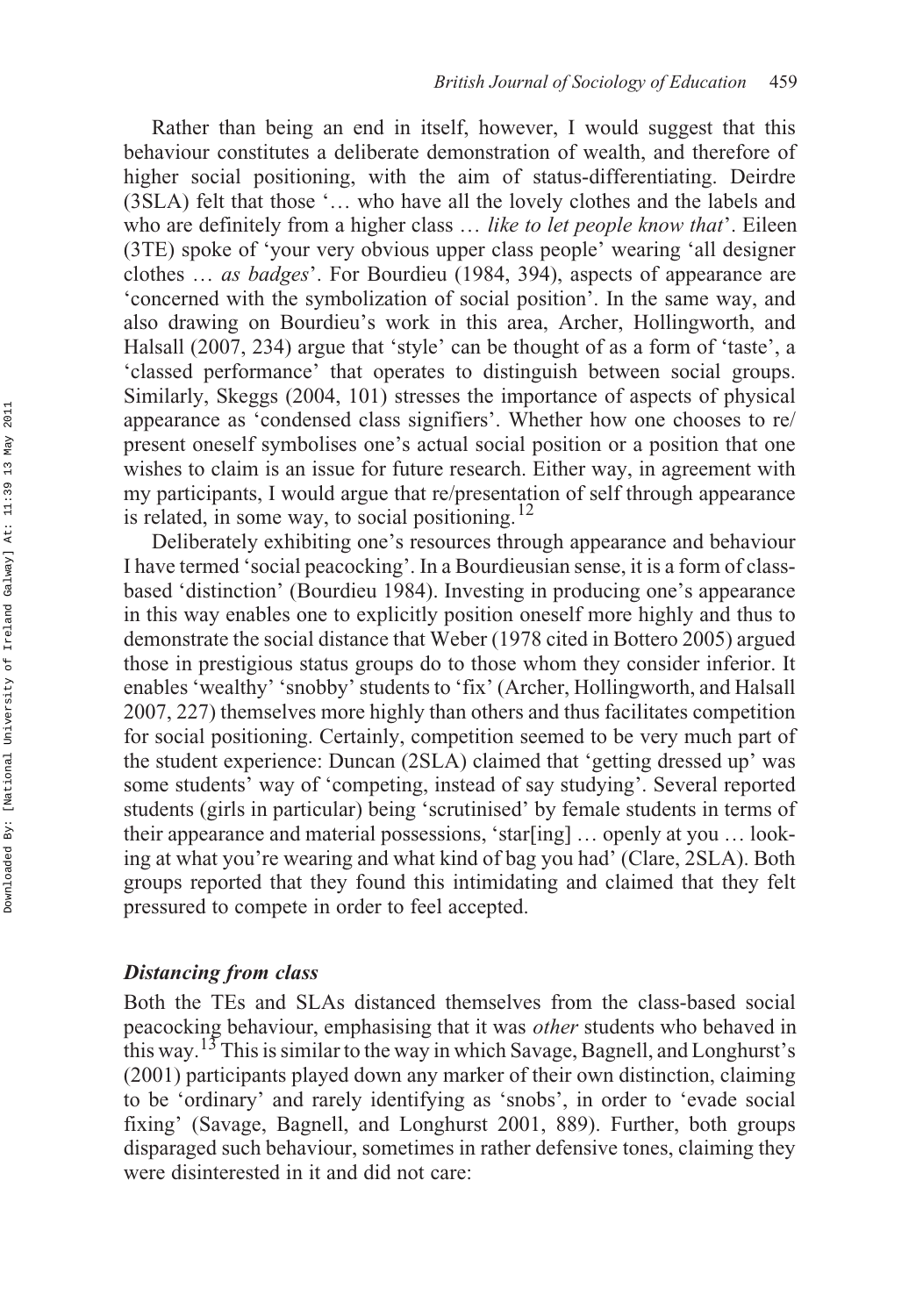… they'd form their own groups … based on where they are from … it doesn't bother me at all … anyone who is snobby … definitely notice it … but I don't have any time for it. I don't care. (Liam, 2TE)

In addition, the SLAs reported that they had gotten 'past such things' and did not 'let such things defeat you' (Deirdre, 3SLA). Distancing from class was also evident in the 'wealthy' 'snobby' terminology preferred by both groups. This allowed participants to critique a particular class-related behaviour without acknowledging their own relative – lower or similar – social positioning. The participants' distancing from class is in line with previous research which has found that students are uncomfortable about making social class distinctions (Sayer 2002). Where class was more explicitly acknowledged, the TEs were far more comfortable doing so than the SLAs. The latter's additional distancing is understandable as they perceived themselves as occupying an inferior position. In line with the literature, however, both groups avoided categorising *themselves* in terms of class. For example, Deirdre (3SLA) described herself as '... not one of those people who can go around and buy loads of designer clothes but I'm certainly not without' but still claimed that 'I wouldn't put myself into any class'. While typically individuals acknowledge social class-related inequalities and distinctions, they are generally ambivalent in terms of their own class identity and tend to 'disidentify' (Skeggs 1997) on a personal level (cf. Reay 2005; Savage, Bagnell, and Longhurst 2001).

#### **Discussion**

This section considers the implications of the subservient and status-maintaining/raising distancing behaviours. As society has become increasingly credentialised (Collins 1979) through academic qualifications, it is argued that the 'masses' are catching up and 'a generalised downclassing' (Bourdieu 1988, 163 cited in Ball 2003, 20) threatens the privileged middle class, who become 'anxious' (Ball 2003). In a WP context, the need to status-maintain/raise, and thus defend, is heightened for middle-class students. Drawing on research in the United Kingdom, Brennan observes that a degree is 'no longer enough to obtain a high economic and social position' and that it must now be of the 'right kind', from the 'right kind of institution' and 'preferably accompanied by the right kinds of social and cultural capital' (2002, 77). It may be that, for privilege to be perpetuated, the competition of 'status reckoning' needs to be more heavily played out within a realm in which the working class will not, or cannot, as easily compete; that is, the socio-relational. Breen and Whelan (1996, 179) argue that social networks may be employed by the privileged to 'maintain their position against encroachment by outsiders'. Similarly, in the context of student cultures in the United States, Horowitz (1987) hinted that socially exclusive strategies might in future assume *greater* prominence as students competed for 'scarce goods' in trying to assure their success. While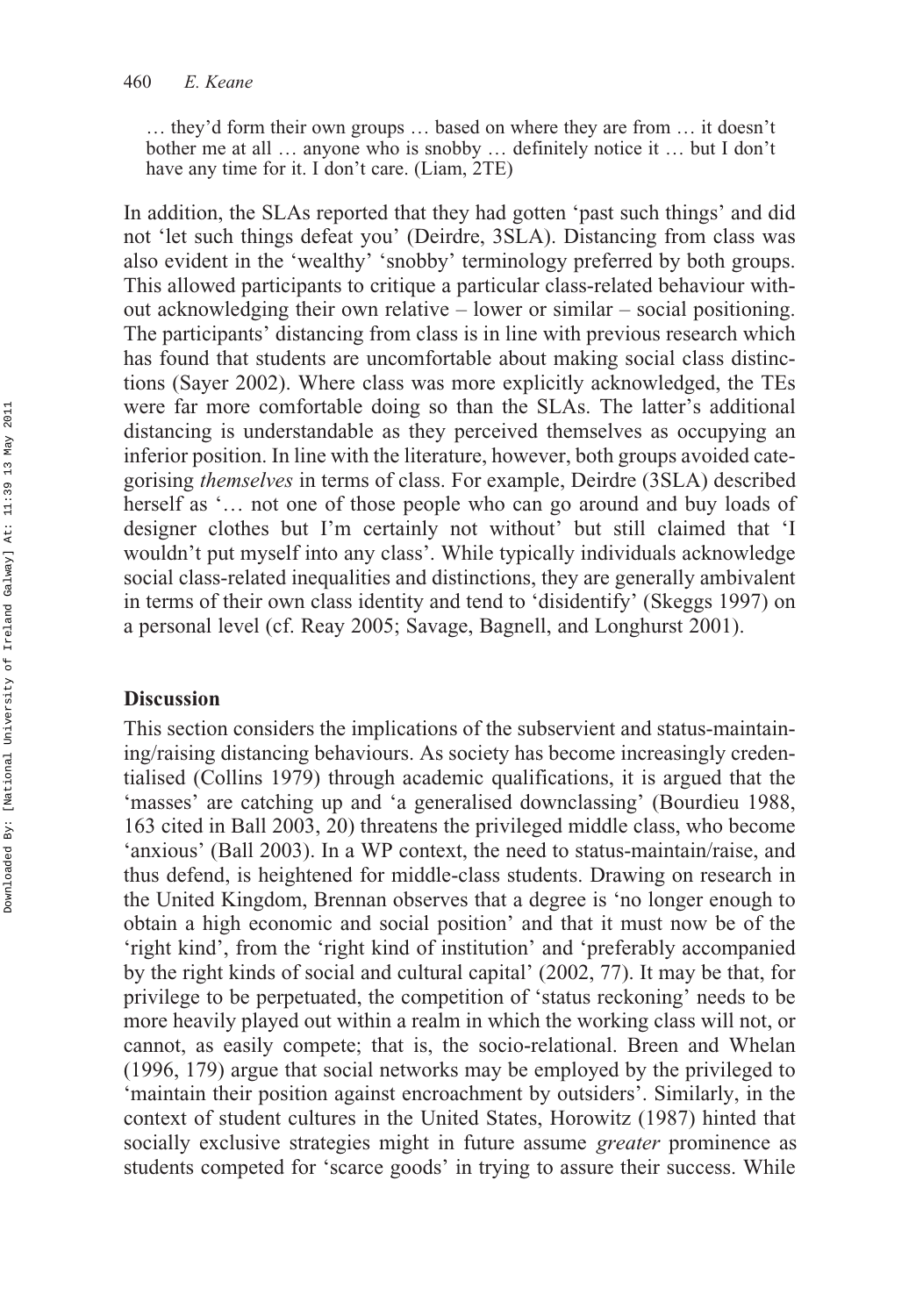HE, and particularly the more 'prestigious' institutions, always has been valued for the potential it offers of building social capital, this study suggests middle-class students may now be using the socio-relational as a way of competing for scarce resources in a less 'elite' institutional context also. As a behaviour, social peacocking enables competition within the socio-relational realm, facilitating attempts for middle-class students to status-maintain/raise.

While the subservient distancing behaviour of the SLAs within the sociorelational may be an understandable self-protective response to their perception of context, it may also be self-limiting, and perhaps self-sabotaging. Extra-curricular engagement and peer relationships play important roles in student retention (for example, Thomas and Quinn 2007; Tinto 1993) and impact on academic development and outcomes (Kuh 1995). Forging social connections through relationships with peers is vital for building social capital (Bourdieu 1986) and for future labour market success. Indeed, research from the United Kingdom suggests that one of the reasons why graduates from lower socio-economic groups are at a disadvantage in the labour market is the quality of their HE social experience (Little 2006; Van Dyke, Little, and Callender 2005). Brennan (2002) argues that middle-class graduates' use of social networks is associated with getting a 'better than average' job, but for those from lower socio-economic groups is associated with getting a *worse* than average job. This suggests that the 'quality' of the social network is vital, and that not making links with middle-class students is potentially a major disadvantage for those from lower socio-economic groups, as they may subsequently be less well positioned when attempting to convert their academic credentials into economic capital. Indeed, Villar and Albertín (2009, 138) emphasise the demands on students today for 'agency and proactivity' in terms of (social) networking and planning their futures.

Are the SLAs self-sabotaging by deliberately opting out of the socio-relational and therefore, to an extent, 'complicit' in their lower social positioning in a Bourdieusian symbolic violence sense? This is an area for future research, but there are at least two possibilities. The first is that they 'misrecognise' the importance of the socio-relational and opt out, not realising the potential negative consequences. The second possibility is that they recognise its importance but still choose not to engage, either because they fear it may distract them from their goal of getting a 'good' degree, or in order to resist the class identity transformation that socio-relational engagement seems to involve. Villar and Albertín (2009, 140) also point to the possibility that deliberately investing in building social capital – for example, through friendships – may be regarded by students as being morally questionable. Similarly, whether the playing out of the 'competition' within the socio-relational constitutes a strategy *deliberately* enacted by the middle class to exclude the working class requires future research. Rather than a 'concerted or foresightful' strategy of exclusion, Breen and Whelan (1996, 179) posit that it is more a case of the privileged mobilising their greater resources in the face of a perceived threat to maintain their higher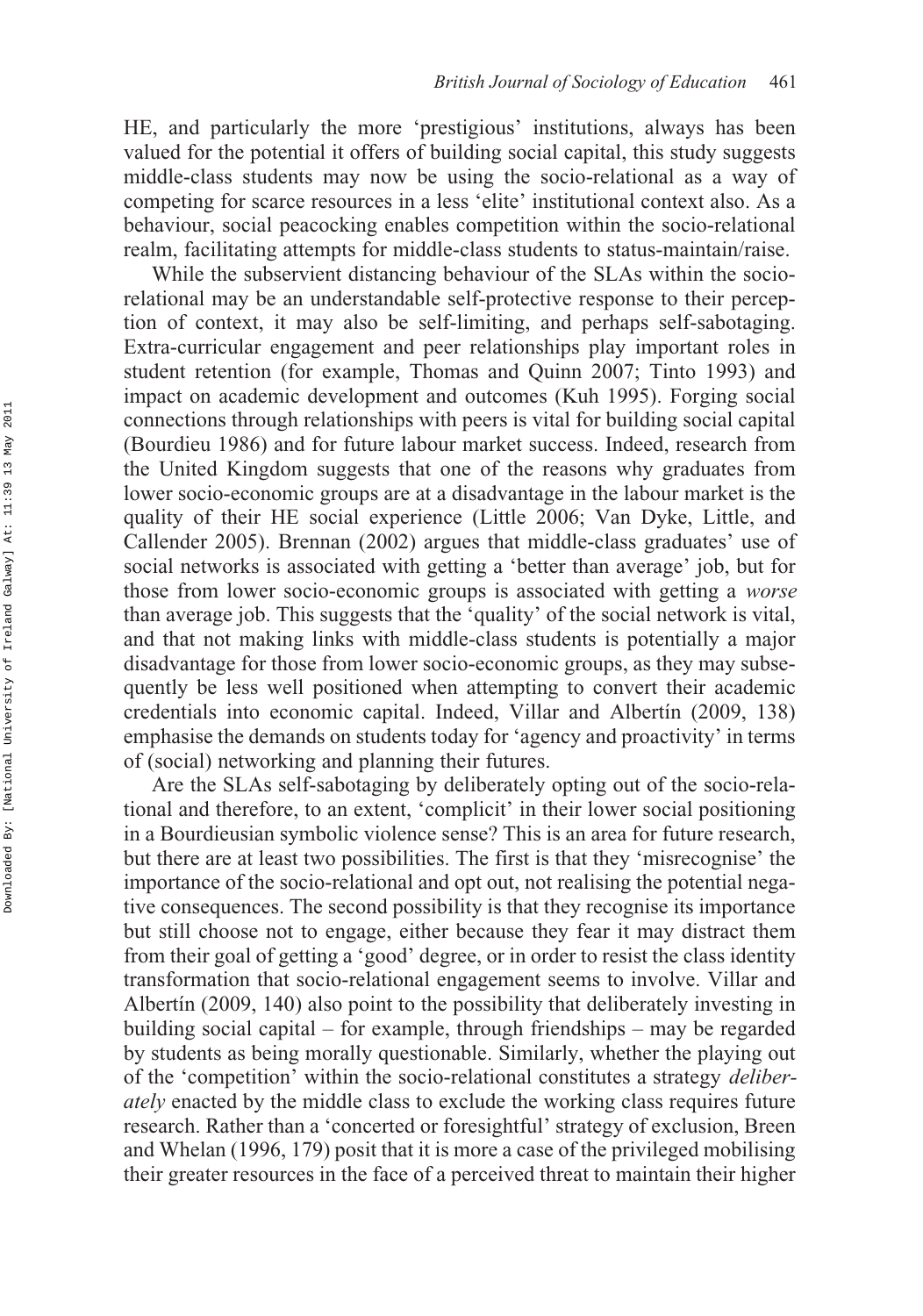positioning. Ball (2003, 10–11) also argues that 'it is difficult to represent them meaningfully as forms of direct exploitation or oppression although they are caught up within the reproduction of more general relations of exploitation'. Deliberate or not, the playing out of 'the game' in the socio-relational, from which the SLAs self-exclude and/or are excluded, is a form of exclusionary closure (Parkin 1979), as it involves the 'downward exercise of power by a dominant group able to close off opportunities to subordinate groups' (Morrow and Torres 1995, 204).<sup>14</sup>

#### **Conclusion**

Building on recent research that has begun to highlight the importance of the social realm, this paper has focused on the role of the relational (specifically, peer relationships) in the perpetuation of inequality in HE. Through an examination of various forms of distancing behaviour, the paper has presented evidence of class-differentiated engagement within the socio-relational realm. It also contributes to the WP literature in its consideration of the strategies employed by middle-class, as well as working-class, students within this realm. The literature stresses the importance of building social capital through social integration and peer relationships for both HE retention and future labour market opportunities. The 'closure' behaviours of class-based groups limit the building of social capital by working-class students and may thus limit the potential of WP policies in achieving equality goals.

This research was conducted in one Irish university at the height of the 'Celtic Tiger' era, and the majority of participants were female and within Arts-type disciplines, and the study's findings ought to be interpreted in that context. It would be illuminating to explore socio-relational engagement in other 'types' of institutions; for example, in an Institute of Technology, which higher proportions of working-class students attend. As a concept at the interactional level of sociology, and as a potentially generic process in grounded theory terms, I would suggest that 'distancing' is meritorious of further consideration, particularly in terms of its self-protective function. The concept may be useful in shedding light on behaviours in situations of perceived differentiated status. Further research also is required to examine the apparent disinclination of working-class students to compete within the socio-relational, and the implications for both working-class and middle-class students. Research is also needed on the extent to which both groups may be 'conscious' of, and deliberate in, their 'closure' actions. The role of the socio-relational realm in the perpetuation of inequality in HE merits further attention.

#### **Acknowledgements**

The author would like to thank the anonymous referees for their helpful comments on an earlier version of this paper, and the study's participants for their involvement in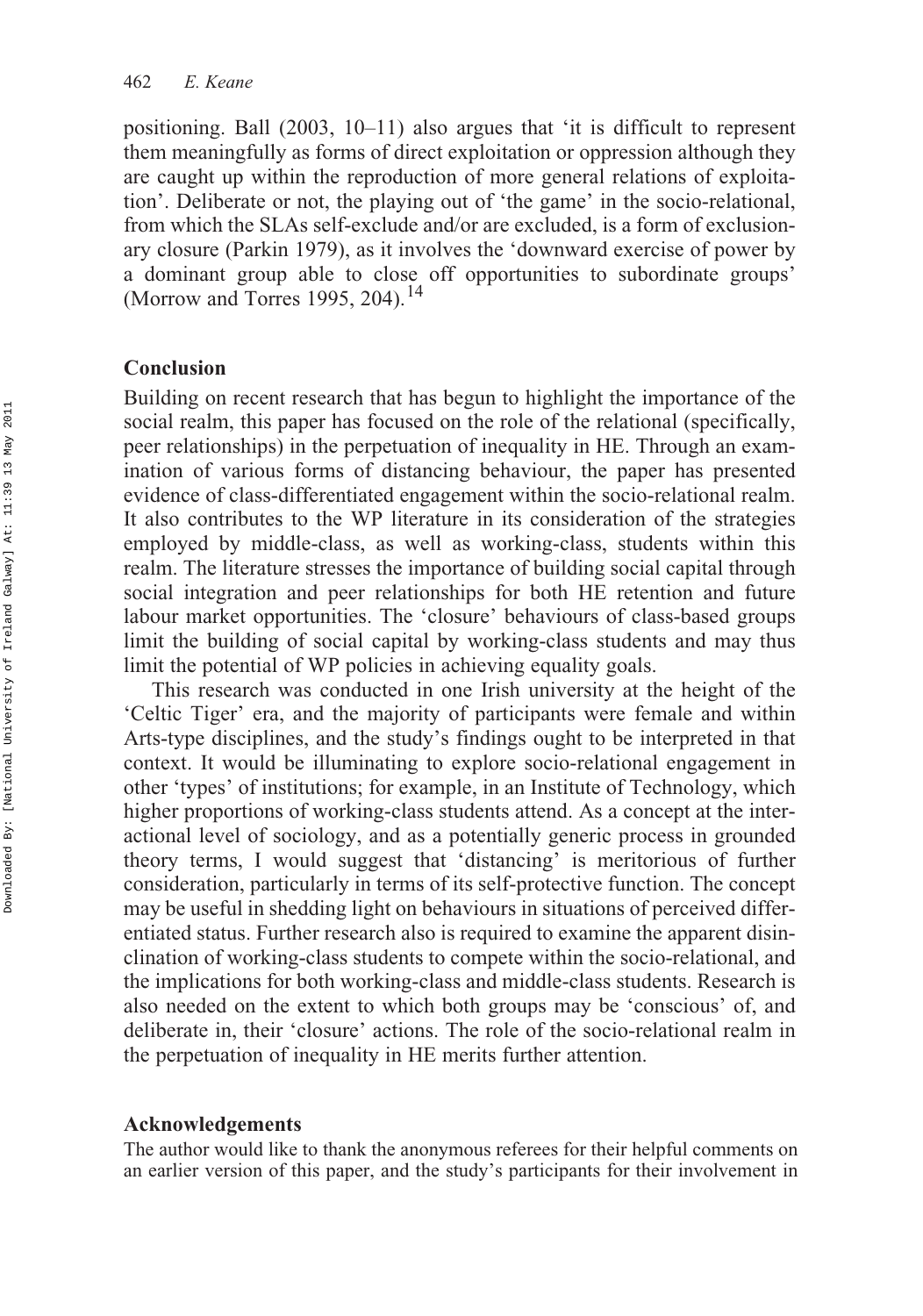the research. The author would also like to gratefully acknowledge funding support from the National University of Ireland, Galway (Millennium Fund) and the National University of Ireland (Dr. Mary L. Thornton Scholarship in Education).

#### **Notes**

- 1. A discussion of the methodology employed in this study can be found in Keane (2009).
- 2. Round two was conducted with 21 of the original 45 participants.
- 3. The terminal school examination in Ireland.
- 4. In Ireland, eligibility for a maintenance grant is means-tested, mostly based on parental income.
- 5. Eligibility for a medical card is means-tested and based on 'disposable' income. Those who hold, or whose parents hold, a medical card (thus exempting them from most medical expenses) are exempt from the payment of the various State examination fees).
- 6. This information only emerged during the relevant interviews. I decided to keep the students in the study because I felt it would be inappropriate and insulting to exclude them because they received a grant. It had also been very difficult to recruit TE participants in general.
- 7. A 'match' for one male first-year Commerce student was not found.
- 8. A pseudonym. Pseudonyms are also employed throughout in relation to student participants.
- 9. Similar to the United Kingdom's 'post 1992' universities.
- 10. These were: 'Disclosing access', 'Making friends and mixing with others (or not)', 'Seeing social class differences', and 'Seeing groups/cliques and 'Dressing up'' (cf. Keane 2009 ). Categories pertaining to participants' overall orientations to HE, and their academic experiences, are developed elsewhere (Keane 2009, 2011).
- 11. The number refers to the year group of the participant at the time of that particular interview.
- 12. The use by my participants of labels such as 'the Abercrombie and Fitch type of people' and the 'Plastics' requires further research. While the former group involved both male and female students, the 'Plastics' label attributed to the relevant female students is arguably gendered in its particular re/presentation of femininity.
- 13. In terms of the way in which participants chose to re/present themselves to me in person, I too would not have included them in their categorisations of either the 'Abercrombie and Fitch type of people' or the 'Plastics'. Over the course of my research, however, I observed students on campus who seemed to fit these descriptions.
- 14. Through their HE participation, the behaviour of the SLAs' is akin to Parkin's (1979) 'usurpationary closure', a strategy 'characterised instead by an upward exercise of power … that is oriented towards gaining advantages from the dominant group' (Morrow and Torres 1995, 204).

#### **References**

Allan, G. 1998. Friendship, sociology and social structure. *Journal of Social and Personal Relationships* 15, no. 5: 685–702.

Antonio, A. 2001. Diversity and the influence of friendship groups in college. *The Review of Higher Education* 25 no. 1: 63–89.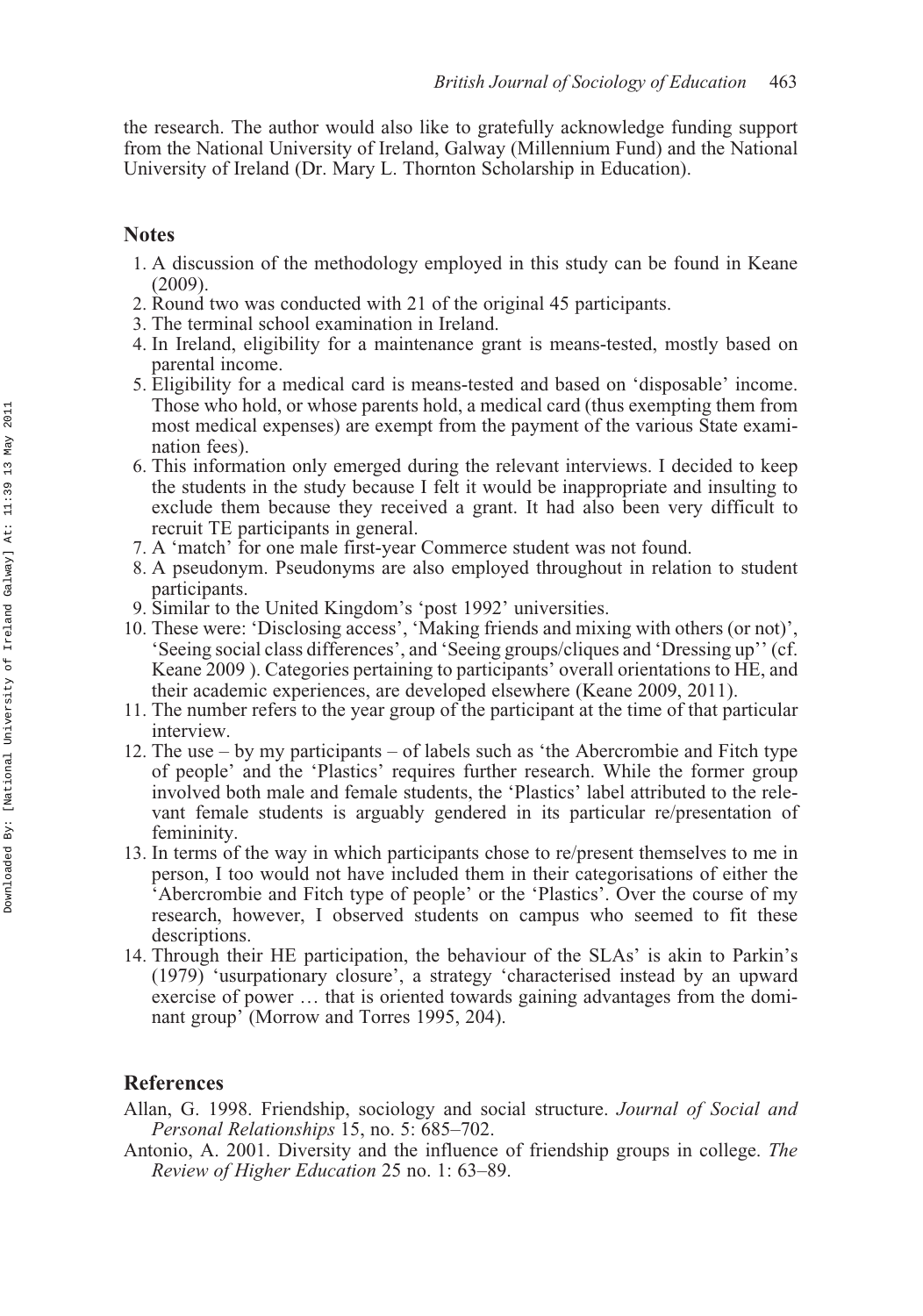- Archer, L., and C. Leathwood. 2003. Identities, inequalities and higher education. In *Higher education and social class: Issues of exclusion and inclusion,* ed. L. Archer, M. Hutchings, and A. Ross, 175–91. London: RoutledgeFalmer.
- Archer, L., S. Hollingworth, and A. Halsall. 2007. 'University's not for me I'm a Nike person': Urban, working-class young people's negotiations of 'style', identity and educational engagement. *Sociology* 41, no. 2: 219–37.
- Aries, E., and M. Seider. 2005. The interactive relationship between class identity and the college experience: The case of lower income students. *Qualitative Sociology* 28, no. 4: 419–43.
- Ball, S.J. 2003. *Class strategies and the education market.* London: Routledge-Falmer.
- Ball, S.J., J. Davies, M. David, and D. Reay. 2002. 'Classification' and 'judgement': Social class and the 'cognitive structures' of choice of higher education. *British Journal of Sociology of Education* 23, no. 1: 51–72.
- Bottero, W. 2005. *Stratification: Social division and inequality.* Abingdon: Routledge.
- Bourdieu, P. 1984. *Distinction: A social critique of the judgement of taste.* Trans. R. Nice. London: Routledge and Kegan Paul. (Orig. pub. 1979.)
- Bourdieu, P. 1986. The forms of capital. In *Handbook for theory and research for the sociology of education,* ed. J. Richardson, 241–58. New York: Greenwood.
- Bourdieu, P., and J. Passeron. 1979. *The inheritors: French students and their relation to culture.* Trans. R. Nice. Chicago: University of Chicago Press.
- Breen, R., and C. Whelan. 1996. *Social mobility and social class in Ireland.* Dublin: Gill and Macmillan.
- Brennan, J. 2002. Transformation or reproduction? Contradictions in the social role of the contemporary university. In *Higher education in a globalising world: International trends and mutual observation – A Festschrift in honour of Ulrich Teichler,* ed. J. Enders and O. Fulton, Vol. 1, 73–86. Dordrecht: Kluwer Academic Publishers.
- Bufton, S. 2003. The lifeworld of the university student: Habitus and social class. *Journal of Phenomenological Psychology* 34, no. 2: 207–34.
- Burke, P. 2002. *Accessing education: Effectively widening participation.* Stoke-on-Trent: Trentham Books.
- Byrne, D., S. McCoy, and D. Watson. 2009. *School leavers' survey report 2007.* Dublin: ESRI.
- Charmaz, K. 2006. *Constructing grounded theory: A practical guide through qualitative analysis.* London: Sage.
- Christie, H., M. Munro, and F. Wager. 2005. 'Day students' in higher education: Widening access students and successful transitions to university life. *International Studies in Sociology of Education* 15, no. 1: 3–29.
- Collins, R. 1979. *The credential society.* New York: Academic Press.
- Crozier, G., D. Reay, J. Clayton, L. Colliander, and J. Grinstead. 2008. Different strokes for different folks: Diverse students in diverse institutions – experiences of higher education. *Research Papers in Education* 23, no. 2: 167–77.
- Expert Group on Future Skills Needs. 2007. *Tomorrow's skills: Towards a national skills strategy.* Fifth report. Dublin: Expert Group on Future Skills Needs.
- Fisher, B., and D. Hartmann. 1995. The impact of race of the social experience of college students at a predominantly white university. *Journal of Black Studies* 26: 117–33.
- Forsyth, A., and A. Furlong. 2000. *Socioeconomic disadvantage and access to higher education.* Bristol: Policy Press.
- Goodwin, L. 2002. *Resilient spirits: Disadvantaged students making it at an elite university.* New York: RoutledgeFalmer.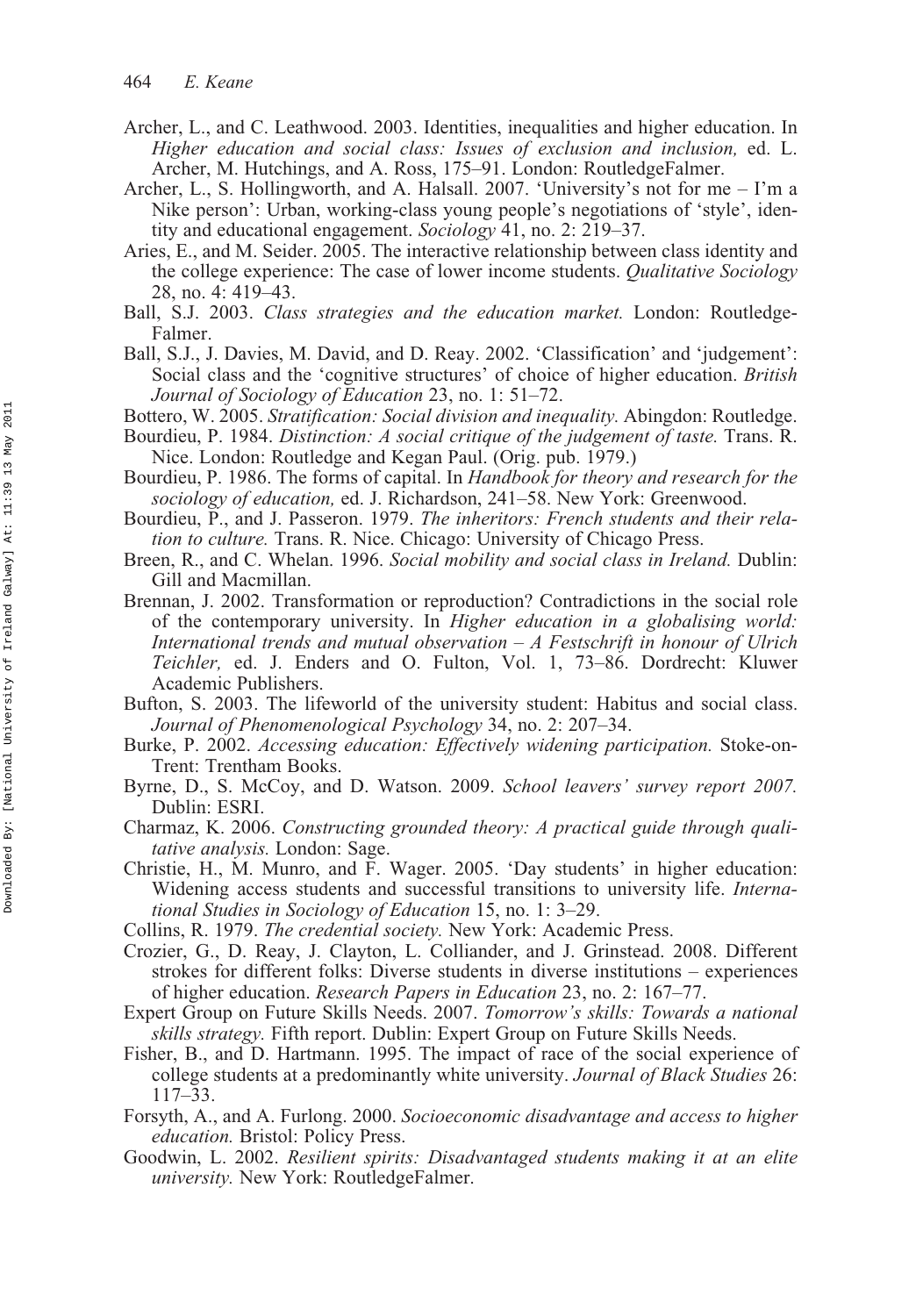- Green, D., J. Creswell, R. Shope, and V. Clark. 2007. Grounded theory and racial/ ethnic diversity. In *The Sage handbook of grounded theory,* ed. A. Byrant and C. Charmaz, 472–92. London: Sage.
- Haggis, T., and M. Pouget. 2002. Trying to be motivated: Perspectives on learning from younger students accessing higher education. *Teaching in higher education* 7, no. 3: 323–36.
- Higher Education Authority. 2008. *National plan for equity of access to higher education 2008–2013.* Dublin: National Office of Equity to Higher Education, Higher Education Authority.
- Holland, D., and M. Eisenhart. 1990. *Educated in romance: Women, achievement, and college culture.* Chicago: University of Chicago Press.
- Horowitz, H. 1987. *Campus life: Undergraduate cultures from the end of the eighteenth century to the present.* Chicago: University of Chicago Press.
- Keane, E. 2009. 'Widening participation' and 'traditional entry' students at an Irish university: Strategising to 'make the most' of higher education. PhD diss., National University of Ireland, Galway.
- Keane, E. 2011. Dependence-deconstruction: Widening participation and traditional entry students transitioning from school to higher education in Ireland. *Teaching in Higher Education* 16, no. 6: 655–66*.*
- Kuh, G. 1995. The other curriculum: Out-of-class experiences associated with student learning and personal development. *Journal of Higher Education* 66: 123–55.
- Little, B. 2006. The student experience and the impact of social capital. In *Beyond mass higher education: Building on experience,* ed. I. McNay, 57–67. Buckingham: Society for Research into Higher Education and Open University.
- Lynch, K. 1999. *Equality in education.* Dublin: Gill and Macmillan.
- Lynch, K., and C. O'Neill. 1994 The colonisation of social class in education. *British Journal of Sociology of Education,* 15, no. 3: 307–23.
- Lynch, K., and C. O'Riordan. 1998. Inequality in higher education: A study of class barriers. *British Journal of Sociology of Education* 19, no. 4: 445–78.
- Mac an Ghaill, M. 1994. *The making of men: Masculinities, sexualities and schooling.* Buckingham: Open University Press.
- McCoy, S., D. Byrne, P. O'Connell, E. Kelly, and C. Doherty. 2010. *Hidden disadvantage? A study on the low participation in higher education by the non-manual group.* Dublin: HEA.
- McGuire, D., M. Collins, and T. Garavan. 2003. Tackling social exclusion at third level: A profile of participants on access programmes. *Irish Educational Studies* 22, no. 1: 41–68.
- McPherson, M., L. Smith-Lovin, and J. Cook. 2001. Birds of a feather: Homophily in social networks. *Annual Review of Sociology* 27: 415–44.
- Morrow, R., and C. Torres. 1995. *Social theory and education: A critique of theories of social and cultural reproduction.* Albany, NY: State University of New York Press.
- Mouw, T. 2006. Estimating the causal effect of social capital: A review of recent research. *Annual Review of Sociology* 32: 79–102.
- Nathan, R. 2005. *My freshman year: What a professor learned by becoming a student.* London: Penguin Books.
- O'Connell, P., D. Clancy, and S. McCoy. 2006. *Who went to college in 2004? A national survey of new entrants to higher education.* Dublin: Higher Education Authority.
- Parkin, F. 1979. *Marxism and class theory: A bourgeois critique.* London: Tavistock.
- Read, B., L. Archer, and C. Leathwood. 2003. Challenging cultures? Student conceptions of 'belonging' and 'isolation' at a post-1992 university. *Studies in Higher Education* 28, no. 3: 261–77.